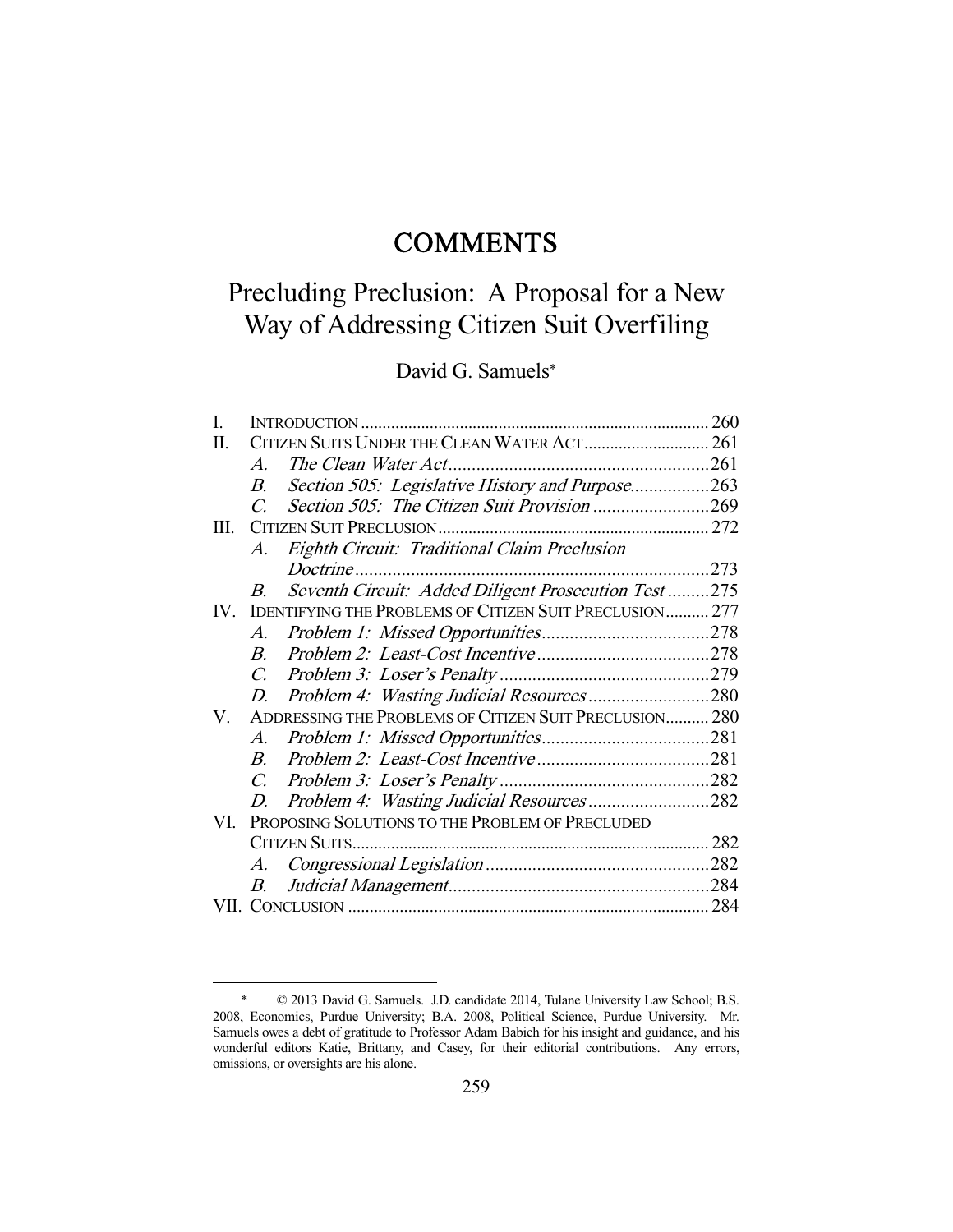#### I. INTRODUCTION

 For most of its history, the United States has tried to deal with water pollution in some fashion.<sup>1</sup> Prior to the 1970s, those attempts proved to be rather ineffective. Take for example the infamous Cuyahoga River in Ohio, which caught fire over a dozen times. $2 \text{ In } 1972$ , the United States Congress passed what would become known as the Clean Water Act (CWA), a comprehensive framework to stem the tide of pollution and clean up the nation's waterways.<sup>3</sup> To help ensure the CWA's strict compliance requirements were met, Congress created a provision for socalled "citizen suits" to allow everyday citizens acting as "private attorneys general" to bring enforcement actions against polluters and stubborn government officials.<sup>4</sup> Citizen suits were designed, however, to play a supplementary role to the government's primary enforcement authority.<sup>5</sup>

 Under this enforcement framework, citizen-plaintiffs can jump through every procedural hoop and bring a timely action only to have the rug pulled out from under them by a later-filed government consent decree. This agency "overfiling" all but assures citizen suits are dismissed.<sup>6</sup> While not entirely consistent in their approaches, most of the United States Courts of Appeals that have addressed the question agree citizen suits under the CWA or Clean Air Act  $(CAA)^7$  are precluded

 3. Federal Water Pollution Control Act Amendments of 1972, Pub. L. No. 92-500, 86 Stat. 816 (codified as amended at 33 U.S.C. §§ 1251-1387 (2006)).

 <sup>1.</sup> See William L. Andreen, The Evolution of Water Pollution Control in the United States—State, Local, and Federal Efforts, 1789-1972 (pts. 1 & 2), 22 STAN. ENVTL.L.J. 145, 215 (2003).

 <sup>2.</sup> See Jonathan H. Adler, Fables of the Cuyahoga: Reconstructing a History of Environmental Protection, 14 FORDHAM ENVTL. L. REV. 89, 90-105 (2002); see also America's Sewage System and the Price of Optimism, TIME (Aug. 1, 1969), available at http://www. time.com/time/magazine/article/0,9171,901182,00.html (quipping that the river "oozes rather than flows" and that one "does not drown" but rather "decays").

 <sup>4.</sup> See 33 U.S.C. § 1365.

 <sup>5.</sup> See Gwaltney of Smithfield, Ltd. v. Chesapeake Bay Found., Inc., 484 U.S. 49, 60 (1987) ("[T]he citizen suit is meant to supplement rather than to supplant governmental action."). While the CWA vests primary enforcement powers in both the federal and state governments, the terms "government" and "agency" as used in this Comment refer to the federal government and the Environmental Protection Agency (EPA).

 <sup>6.</sup> The term "overfiling" describes a situation in which the government brings a subsequent enforcement action after a citizen suit commences and a final judgment is entered in the government action. The term typically describes a situation in which the EPA files an enforcement action after a state has already prosecuted the same violation. See Jerry Organ, Environmental Federalism Part I: The History of Overfiling Under RCRA, the CWA, and the CAA Prior to Harmon, Smithfield, and CLEAN, 30 Envtl. L. Rep. (Envtl. Law Inst.) 10,615, 10,116 n.11 (2000); William Daniel Benton, Application of Res Judicata and Collateral Estoppel to EPA Overfiling, 16 B.C. ENVTL.AFF.L.REV. 199, 201 (1988).

 <sup>7. 42</sup> U.S.C. §§ 7401-7671q (2006).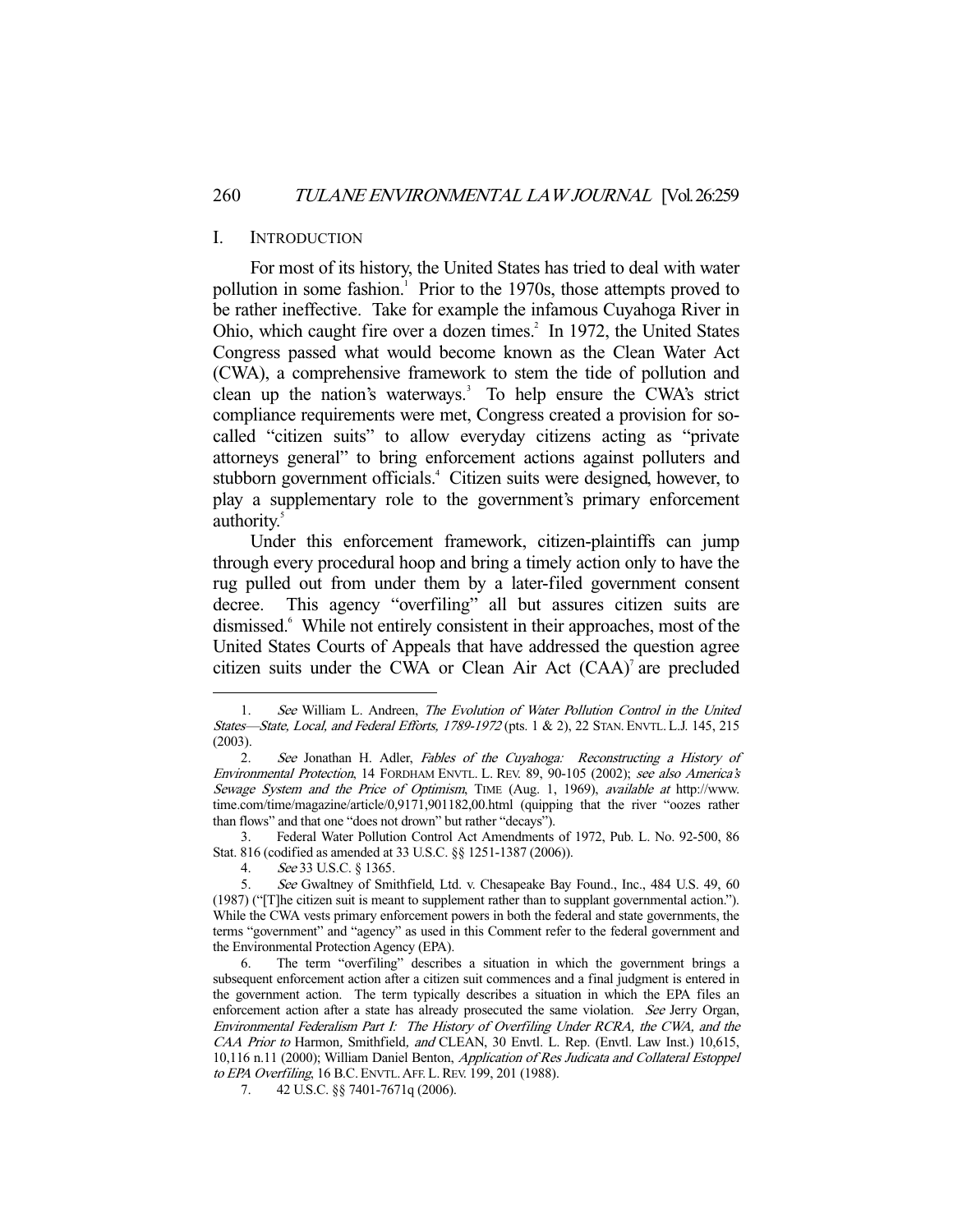when subsequent government action results in a final order first, warranting their dismissal.<sup>8</sup>

 The purpose of this Comment is not to definitively answer the question of whether or not preclusion should apply to overfiled citizen suits—it assumes without taking sides that preclusion does indeed apply. Rather, the purpose is to highlight that the application of preclusion is not without its problems. Aside from the obvious issue of whether or not citizens are entitled to litigation costs, several other less obvious problems arise. This Comment begins with an overview of the creation and intent behind the CWA and its citizen suit provision.<sup>9</sup> With that context in mind, an examination of how courts currently handle overfiling of citizen suits follows.<sup>10</sup> Next, a description of the negative consequences of overfiling is given, $\frac{11}{10}$  followed by an exploration of possible solutions.12 The Comment concludes with the proposition that many of the problems created by overfiling can be favorably remedied without infringing on the government's enforcement discretion.<sup>13</sup>

#### II. CITIZEN SUITS UNDER THE CLEAN WATER ACT

# A. The Clean Water Act

 By the late 1960s, Congress and the nation began to appreciate the strain unbridled postwar expansion was putting on the natural environment. The ubiquity of industrial pollution in the nation's waterways led one scholar to lament, "Pollution invades our waters in such a noxious variety of forms as to nearly defy description."<sup>14</sup> In 1972, Congress amended what eventually became the Clean Water  $Act<sup>15</sup>$  to

 <sup>8.</sup> See Justin Vickers, Res Judicata Claim Preclusion of Properly Filed Citizen Suits, 104 NW. U. L. REV. 1623, 1635-45 (2010); St. Bernard Citizens for Envtl. Quality, Inc. v. Chalmette Ref., L.L.C., 500 F. Supp. 2d 592, 602-03 (E.D. La. 2007). One circuit stands alone, however, refusing to dismiss first-filed citizen suits. See Chesapeake Bay Found. v. Am. Recovery Co., 769 F.2d 207, 208-09 (4th Cir. 1985). Even circuits that have applied preclusion have suggested preclusion may not always apply. See EPA v. City of Green Forest, 921 F.2d 1394, 1404 (8th Cir. 1990) ("[T]here may be some cases in which it would be appropriate to let a citizens' action go forward in the wake of a subsequently-filed government enforcement action.").

 <sup>9.</sup> See infra Part II.

 <sup>10.</sup> See infra Part III.

 <sup>11.</sup> See infra Part IV.

<sup>12.</sup> See infra Part V.<br>13. See infra Part V!

See infra Part VI.

<sup>14.</sup> N. William Hines, Nor Any Drop To Drink: Public Regulation of Water Quality, Part I: State Pollution Control Programs, 52 Iowa L. REV. 186, 186 (1966).

 <sup>15.</sup> Federal Water Pollution Control Act Amendments of 1972, Pub. L. No. 92-500, 86 Stat. 816 (codified as amended at 33 U.S.C. §§ 1251-1387 (2006)). The Clean Water Act (CWA) was a watershed achievement in protecting the nation's waterways, but "[u]nlike Athena [it] did not spring full grown from the brow of Zeus." N. WILLIAM HINES, UNIV. OF IOWA COLL. OF LAW,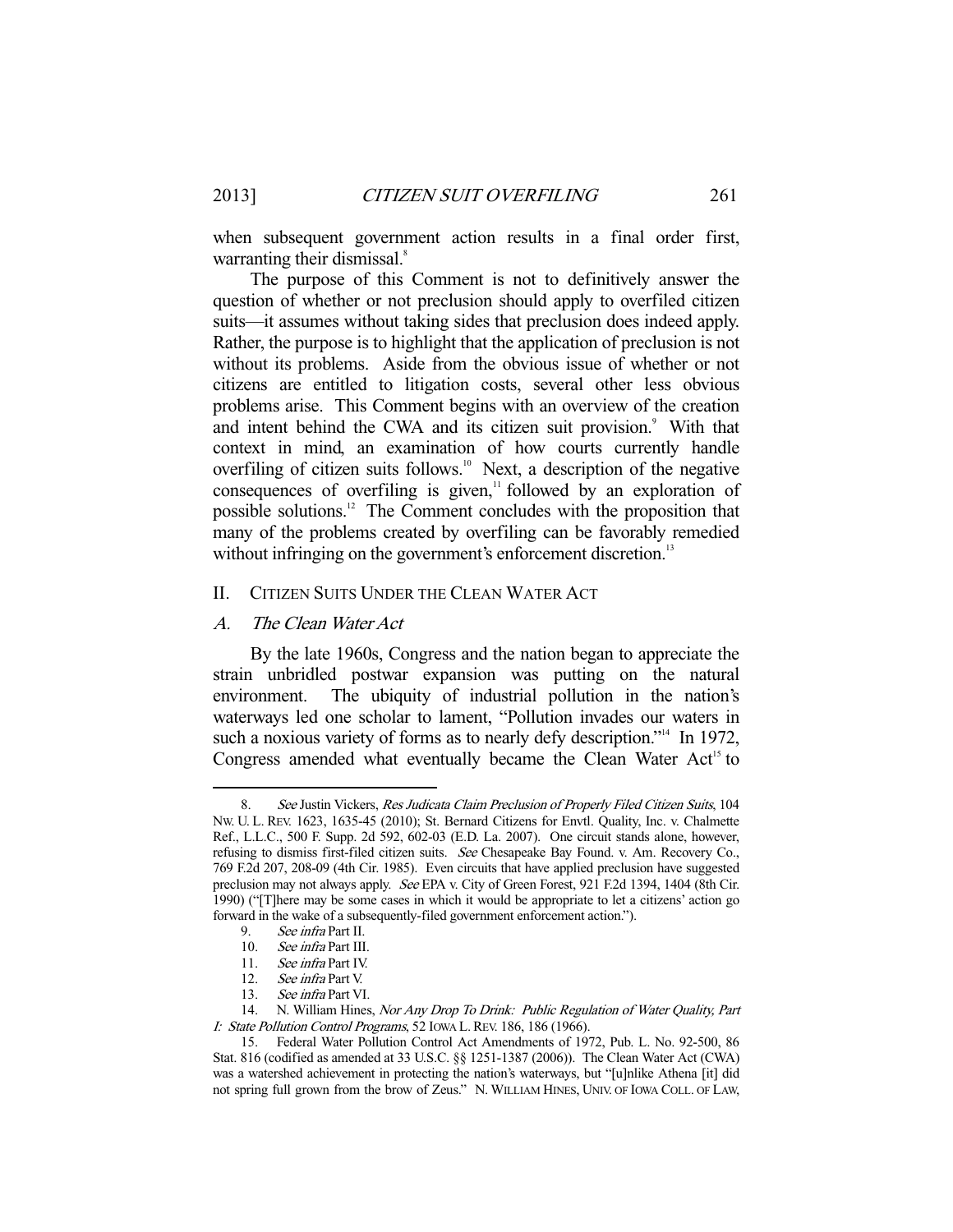"restore and maintain the chemical, physical, and biological integrity of the Nation's waters."16 Two of the primary goals of the CWA were to make all navigable waters safe enough for swimming and fishing by 1983 and to eliminate the discharge of pollutants into navigable waters by 1985.<sup>17</sup> Those goals, however, remain elusive.<sup>18</sup>

 To fulfill its mission, the CWA mandates that, with a few exceptions, "the discharge of any pollutant by any person shall be unlawful."<sup>19</sup> The National Pollutant Discharge Elimination System (NPDES) provides one of two notable exceptions, $2^{\circ}$  allowing limited discharge of certain effluents under special permits.<sup>21</sup> Permit holders are held strictly liable: "[I]f the discharge violates the explicit terms of the permit, the discharger has violated the CWA, even if there is no scientifically identifiable adverse impact on the receiving water.<sup>"22</sup> While Congress recognized the primacy of individual states' self-determination in the effort "to prevent, reduce, and eliminate pollution," it nevertheless

16. 33 U.S.C. § 1251(a).

-

19. 33 U.S.C. § 1311(a).

20. See also Clean Water Act § 404, 33 U.S.C. § 1344 (second notable exception allowing "discharge of dredged or fill material"). The NPDES exception may yet consume the rule—there are currently almost one million permittees. E-mail from Jacqueline Clark, Assoc. Reg'l Counsel, U.S. Envtl. Prot. Agency, to author (Feb. 13, 2013, 06:50 CST) (on file with author).

 21. 33 U.S.C. § 1342(a)(1). In addition to limitations on effluent limitations, the NPDES requires most permittees file "Discharge Monitoring Reports" (DMRs). Id. § 1318(a); see E. ROBERTS & J. DOBBINS, ENVTL. L. INST., THE ROLE OF THE CITIZEN IN ENVIRONMENTAL ENFORCEMENT § 4.2.3 (1992), available at http://www.inece.org/2ndvol1/roberts.htm. Except for trade secrets, all information contained in DMRs becomes a matter of public record. 33 U.S.C. § 1318(b). DMR data is critically important to citizen involvement in enforcement of the CWA. ROBERTS & DOBBINS, supra, § 4.2.3 ("It is difficult to overstate the importance of such reports in not only initiating suits, but also giving citizens the capability to win them."); Adeeb Fadil, Citizen Suits Against Polluters: Picking Up the Pace, 9 HARV. ENVTL. L.REV. 23, 66 (1985) ("The ease of developing cases from public records has facilitated the mass citizen enforcement of NPDES . . . permits under the Clean Water Act.").

22. David R. Hodas, *Enforcement of Environmental Law in a Triangular Federal System:* Can Three Not Be a Crowd When Enforcement Authority Is Shared by the United States, the States, and Their Citizens?, 54 MD. L. REV. 1552, 1565 (1995) (emphasis added).

HISTORY OF THE 1972 CLEAN WATER ACT (2012), *available at* http://papers.ssrn.com/sol3/papers. cfm?abstract\_id=2045069. Eight decades "of gradually intensifying federal involvement" led to the CWA. Id. at 2.

<sup>17.</sup> *Id.* § 1251(a)(1)-(2).

 <sup>18.</sup> While great progress has been made, according to EPA estimates, "about half of our rivers and streams, one-third of lakes and ponds, and two-thirds of bays and estuaries are 'impaired waters,' in many cases not clean enough for fishing and swimming." James Salzman, Why Rivers No Longer Burn, SLATE (Dec. 10, 2012), http://www.slate.com/articles/health\_and science/science/2012/12/clean\_water\_act\_40th\_anniversary\_the\_greatest\_success\_in\_environme ntal\_law.html; see also Richard Mertens, Clean Water Act at 40: Is It Failing To Meet New Pollution Challenges?, CHRISTIAN SCI. MONITOR (Oct. 18, 2012), http://www.csmonitor.com/ Environment/2012/1018/Clean-Water-Act-at-40-Is-it-failing-to-meet-new-pollution-challenges (summarizing current issues the CWA faces).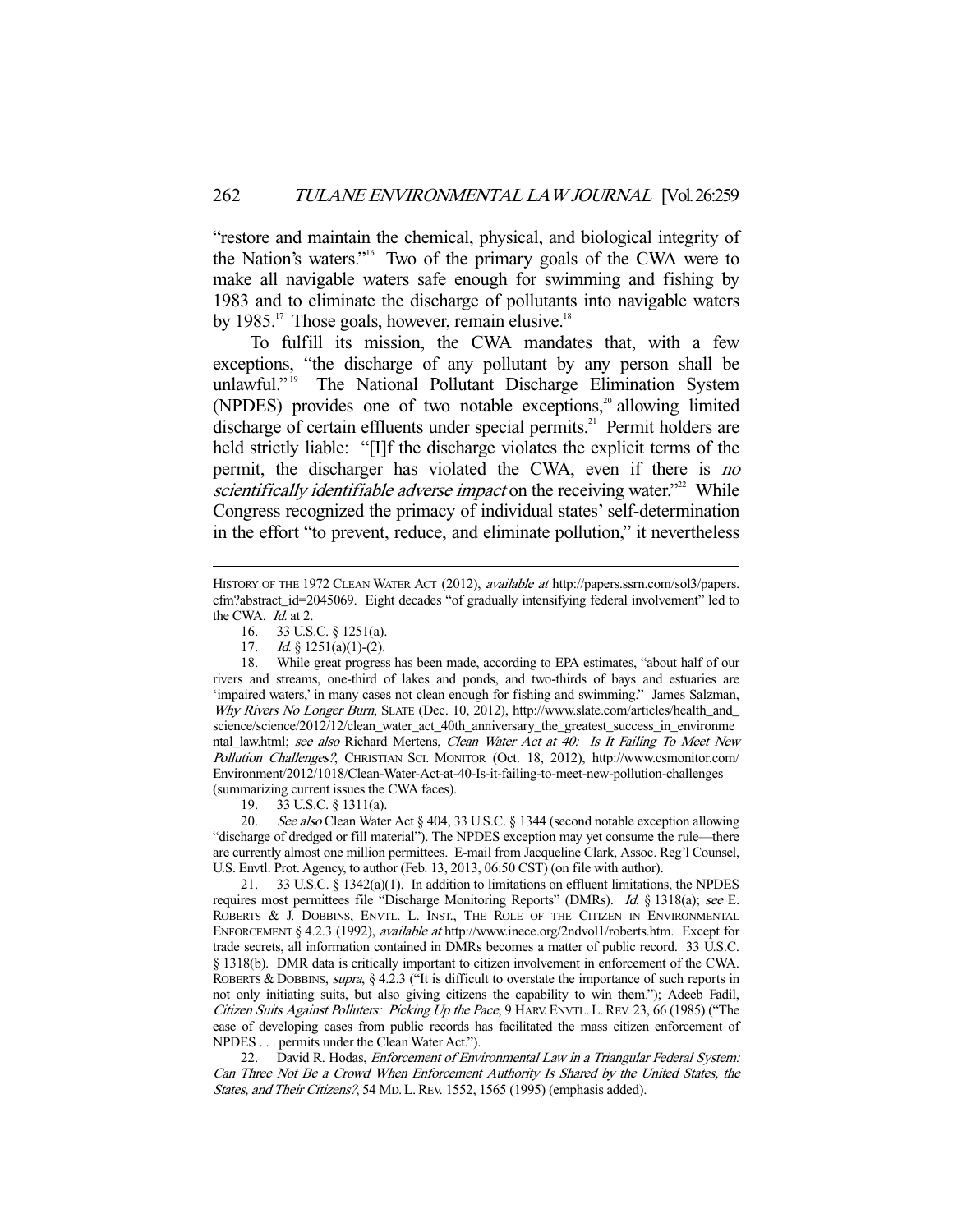vested initial control over the NPDES largely in the Environmental Protection Agency (EPA).<sup>23</sup> Not only may the EPA issue NPDES permits, but it also determines whether the states may issue and enforce permits for discharges into their own navigable waters through their permitting programs.24 Where the EPA approves a state's permit program, the state assumes primary responsibility for enforcing the CWA, but the EPA maintains concurrent jurisdiction.<sup>25</sup> Working together, the EPA and state agencies form the primary means by which the CWA is implemented and enforced.

#### B. Section 505: Legislative History and Purpose

-

 Section 505 of the CWA traces its lineage to two historical antecedents: *qui tam* actions and the development of precursor citizen suit statutes. Originating in medieval English common law, *qui tam* actions allow private individuals to bring civil actions on their own behalf and on behalf of the government so that they may share in any potential award or penalty.<sup>26</sup> As far back as 1388, an English water pollution law allowed dual enforcement by public officials and aggrieved individuals.<sup>27</sup> Qui tam actions eventually fell out of favor in English law, but in the United States they continued to linger—albeit relatively unnoticed—into the modern era. $^{28}$  With growing concern over the nation's waterways, environmentalists in the early 1970s tried to bring a number of *qui tam* actions under the archaic Rivers and Harbors Act of 1899.<sup>29</sup> Perhaps due to an unfamiliarity with such causes of action, the courts were unconvinced the Act provided for such suits, and all of the cases were

<sup>23. 33</sup> U.S.C §§ 1251(b), 1342(a); see id. § 1251(d) (explaining that "Administrator" refers to the Administrator of the EPA).

 <sup>24.</sup> Id. § 1342(a)-(b). As of 2003, forty-six states had approved state NPDES permit programs. State Program Status, U.S. ENVTL. PROT. AGENCY, http://cfpub.epa.gov/npdes/state stats.cfm (last updated Apr. 14, 2003).

 <sup>25. 33</sup> U.S.C. § 1342(i). EPA's authority over state permitting programs has led one commenter to quip, "The state under the [CWA] serves merely as an administrative arm of the EPA." Randall S. Schipper, Note, Administrative Preclusion of Environmental Citizen Suits, 1987 U.ILL. L.REV. 163, 167 (1987).

<sup>26.</sup> See Vt. Agency of Natural Res. v. United States ex rel. Stevens, 529 U.S. 765, 774-77 (2000) (explaining development of qui tam actions in English and American legal traditions).

 <sup>27.</sup> See Barry Boyer & Errol Meidinger, Privatizing Regulatory Enforcement: A Preliminary Assessment of Citizen Suits Under Federal Environmental Laws, 34 BUFF. L. REV. 833, 946-49 (1985) (citing 12 Rich. 2, c. 13 (1388)).

<sup>28.</sup> See Note, The History and Development of Qui Tam, 1972 WASH. U.L.Q. 81, 101-15 (1972); Allan W. May, Note, *Qui Tam Actions and the Rivers and Harbors Act*, 23 CASE W. RES. L.REV. 173, 182-84 (1971).

<sup>29.</sup> May, *supra* note 28, at 215-19. The impetus for these attempts came from a House Committee of Government Operations report suggesting such suits were available under a portion of the Rivers and Harbors Act. See Note, supra note 28, at 81.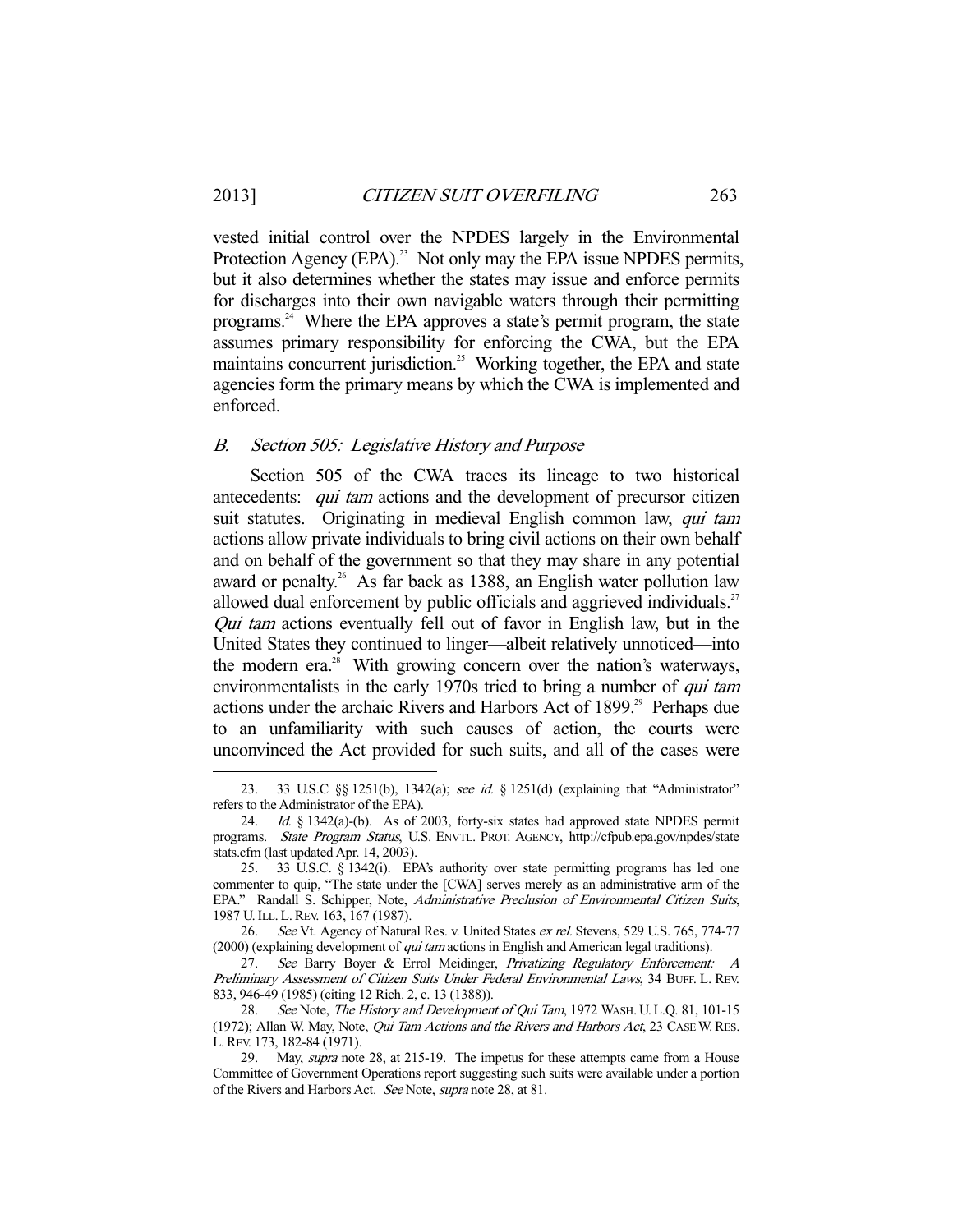dismissed on procedural grounds.<sup>30</sup> While initially a major setback, the momentum behind citizen enforcement no doubt spilled over into the halls of Congress, where the CWA and its citizen suit provision were just beginning to take shape.

 The second important development leading up to the CWA citizen suit provision was the passage of the CAA in 1970.<sup>31</sup> Based on experience with private enforcement provisions in other federal laws $32$ and the timely advent of the first environmental citizen suit provision in Michigan,<sup>33</sup> Congress included a citizen suit provision in the CAA.<sup>34</sup> The discussions and debates surrounding the CAA citizen suit set the stage for passage of the similar CWA citizen suit provision two years later.

 The legislative history behind the CAA citizen suit provision reveals a stark ideological divide between those for and against citizen enforcement. In an era where "disenchantment with the effectiveness of government agencies"<sup>35</sup> was at its peak, proponents saw citizen suits as a counterweight to perceived "agency capture," whereby agencies became beholden to the demands of the regulated.<sup>36</sup> For their part, opponents warned that the potentially unlimited resources of citizens would burden beleaguered agencies and overworked courts and prevent agencies from carrying out their duties.<sup>37</sup> Addressing these concerns, advocates played off the idea of overtaxed agencies, shifting their emphasis away from mistrust of agencies toward the notion that citizen suits would actually help agencies by picking up the enforcement slack.<sup>38</sup>

 <sup>30.</sup> See Note, supra note 28, at 82.

 <sup>31.</sup> Clean Air Amendments of 1970, Pub. L. No. 91-604, 84 Stat. 1676 (codified as amended at 42 U.S.C. §§ 7401-7671 (2006)).

 <sup>32.</sup> See Jeffrey G. Miller, Private Enforcement of Federal Pollution Control Laws Part I, 13 Envtl. L. Rep. (Envtl. Law Inst.) 10,309, 10,309 (1983).

<sup>33.</sup> See Joseph L. Sax & Roger L. Conner, Michigan's Environmental Protection Act of 1970: A Progress Report, 70 MICH. L. REV. 1003 (1972) (analyzing the new statute); Joseph L. Sax & Joseph F. DiMento, Environmental Citizen Suits: Three Years' Experience Under the Michigan Environmental Protection Act, 4 ECOLOGY L.Q. 1, 2-6 (1974) (assessing the effectiveness of the statute's citizen suit provision).

 <sup>34. 42</sup> U.S.C. § 7604.

<sup>35.</sup> Boyer & Meidinger, supra note 27, at 837 ("The conventional wisdom casts doubt on both the quantity and quality of regulatory action.").

 <sup>36.</sup> See id. at 843-44 ("The modern citizen suit provisions were first enacted at a time when 'capture' theories dominated scholarly and popular thought about regulation.").

 <sup>37.</sup> See Miller, supra note 32, at 10,311 (citing 116 CONG.REC. 32934 (1970) (statement of Sen. Roman Hruska)); 116 CONG. REC. 32925-26 (1970) (statement of Sen. Roman Hruska), reprinted in Natural Res. Def. Council v. Train, 510 F.2d 692, 726-27 (D.C. Cir. 1975).

<sup>38.</sup> See Miller, *supra* note 32, at 10,311 & n.11; 116 Cong. Rec. 32,927, 33,104 (1970) (statement of Sen. Edmund Muskie and Sen. Philip Hart), reprinted in Natural Res. Def. Council, 510 F.2d at 727-30.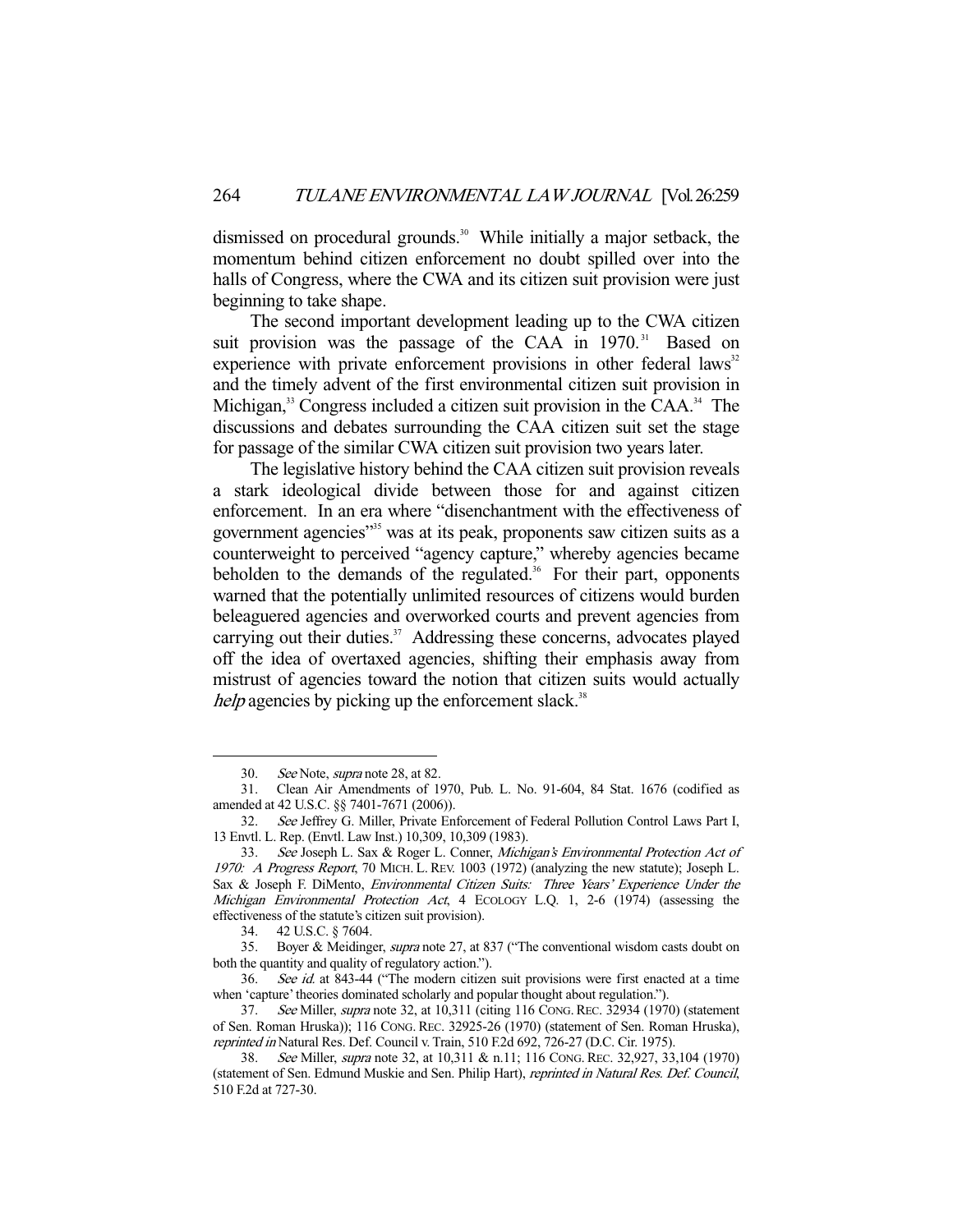The citizen suit provision that resulted from these contrasting viewpoints was ultimately one of great compromise. To protect agency discretion, the "diligent prosecution" bar was added, allowing citizen suits only where government enforcement was not already underway.<sup>39</sup> In addition, a lengthy notice period was added to allow an agency to act first, and in order to discourage frivolous suits, power was given to judges to award litigation costs to defendants.<sup>40</sup> Considering these modest limitations, advocates got most of what they wanted, and citizens emerged with an unprecedented and powerful tool.<sup>41</sup>

 Most subsequent federal environmental citizen suit provisions stem from the historic CAA provision.<sup>42</sup> As one scholar put it, "There has been a tendency to literally 'lift' [the citizen suit provision] from the Clean Air Act and transpose it with only the most cursory conforming changes into other environmental statutes."43 This is certainly true with the CWA; the statutes and congressional reports for the CAA and CWA are nearly identical.<sup>44</sup>

And so, with these two antecedents—*qui tam* actions that created public demand for participation in regulating water pollution and a statutory framework supplied by the CAA—Congress incorporated a citizen suit provision in the CWA.<sup>45</sup> The citizen suit provision strikes a balance between citizen empowerment and agency supremacy in an effort to combat the nonenforcement that plagued earlier pollutioncontrol laws.<sup>46</sup> The legislative history reveals that Congress intended

<sup>39.</sup> See Derek Dickinson, Note, Is "Diligent Prosecution of an Action in a Court" Required To Preempt Citizen Suits Under the Major Federal Environmental Statutes?, 38 WM.& MARY L. REV. 1545, 1553 (1997). Unfortunately, in both the legislative history and resulting statute, Congress gave very little instruction about how courts should determine whether agencies were engaged in sufficiently "diligent prosecution" to bar citizen suits. See id. at 1553-54; Heather L. Maples, Note, Reforming Judicial Interpretation of the Diligent Prosecution Bar: Ensuring an Effective Citizen Role in Achieving the Goals of the Clean Water Act, 16 VA. ENVTL. L.J. 195 (1996) (proposing judicial framework for evaluating diligent prosecution).

<sup>40.</sup> See Dickinson, *supra* note 39, at 1553 n.53, 1575-76; 33 U.S.C. § 1365(b), (d).

<sup>41.</sup> See S. REP. No. 99-50, at 28 (1985), reprinted in 2 S. COMM. ON ENV'T & PUB. WORKS, 100TH CONG., A LEGISLATIVE HISTORY OF THE WATER QUALITY ACT OF 1987 (PUBLIC LAW 100-4) INCLUDING PUBLIC LAW 97-440; PUBLIC LAW 97-117; PUBLIC LAW 96-483; AND PUBLIC LAW 96-148, at 1420-1545 (Comm. Print 1988) (noting that citizen suits "are a proven enforcement tool" that "have deterred violators and achieved significant compliance gains").

 <sup>42.</sup> Miller, supra note 32, at 10311.

 <sup>43.</sup> Id.

 <sup>44.</sup> Compare 33 U.S.C. § 1365 (CWA citizen suit), and S. REP. NO. 92-414 (1971), reprinted in 1972 U.S.C.C.A.N. 3668, 3744-3747 (Senate report on CWA), with 42 U.S.C. § 7604 (2006) (CAA citizen suit), and S.REP. NO. 91-1196, at 36-39 (1970) (Senate report on CAA).

<sup>45.</sup> Dickinson, *supra* note 39, at 1549-50.

<sup>46.</sup> See S. REP. No. 92-414, at 5, reprinted in 1972 U.S.C.C.A.N. 3668, 3672 ("[O]nly one case [brought by the government against a polluter] . . . reached the courts in more than two decades [under preceding water pollution laws]").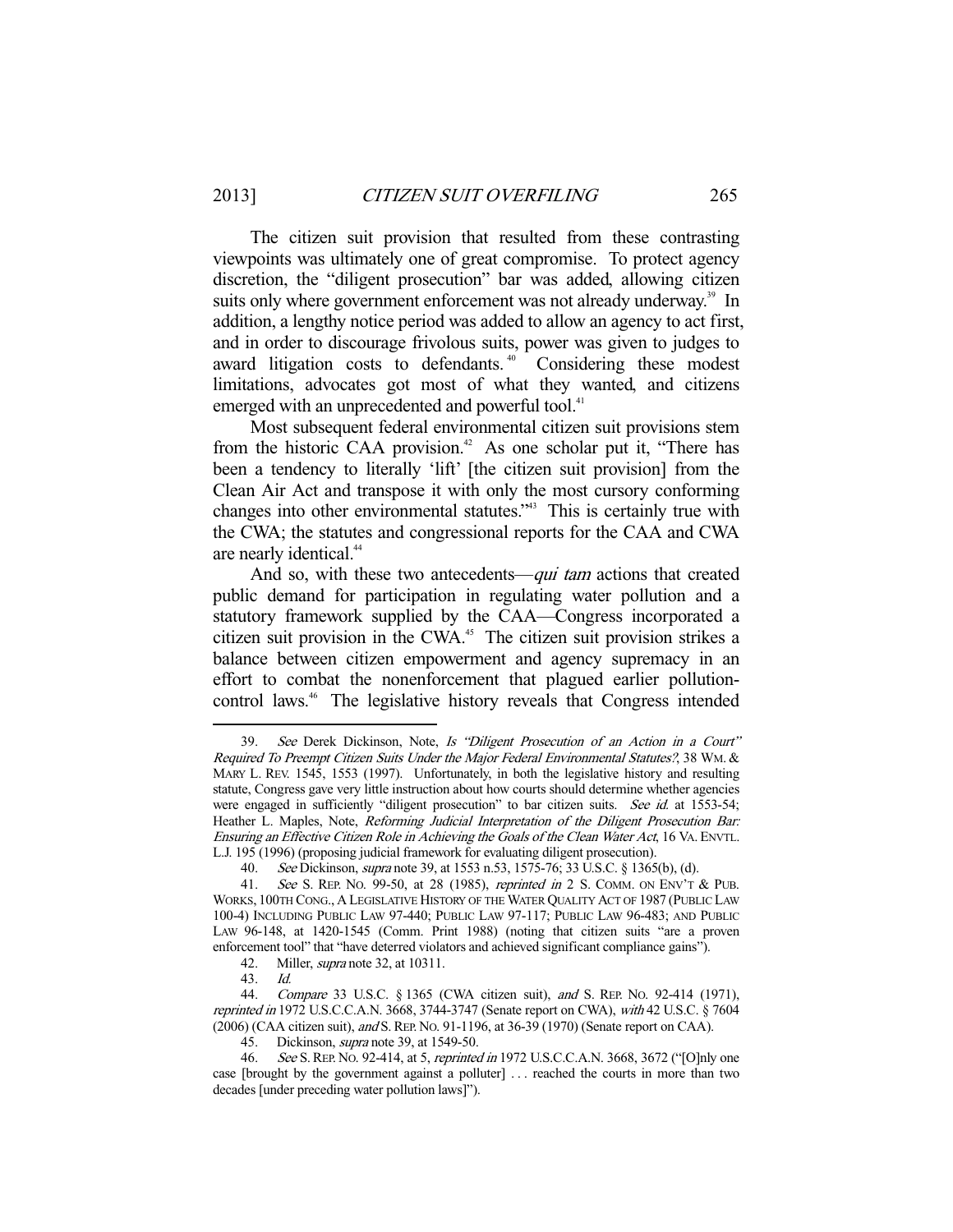CWA citizen suits to serve two purposes: to first prompt agencies into action and then, if need be, to counter any subsequent agency inaction.<sup>47</sup> These purposes serve the same end, maximum enforcement of the CWA.

 The dual purposes also reflect the enforcement hierarchy envisioned by Congress. The legislative histories of both the CAA and CWA highlight the tension that overlapping enforcement mechanisms create. The report by the Senate Committee on Public Works made clear that Congress "intend[ed] the great volume of enforcement actions be brought by the State[s]," while "the authority of the Federal Government should be used judiciously . . . in those cases deserv[ing] Federal action because of their national character, scope, or seriousness."48 The report further instructs, "[I]f the Federal, State, and local agencies fail to exercise their enforcement responsibility, the public is provided the right to seek vigorous enforcement action under the citizen suit provisions of [the CWA]."<sup>49</sup> Under this framework, EPA and equivalent state agencies enjoy primary enforcement status, with citizen suits picking up any slack, either through notification or subsequent enforcement.

The United States Supreme Court in *Gwaltney of Smithfield, Ltd. v.* Chesapeake Bay Foundation, Inc.,  $50$  confirmed this two-tier understanding of the enforcement system.<sup>51</sup> The Court believed citizen suits were "meant to supplement rather than to supplant governmental action."52 In holding section 505 did not authorize citizen suits for wholly past and complete violations, the Court was adamant that the statute and its legislative history do not allow citizen-plaintiffs to interfere with agency enforcement discretion.<sup>53</sup> Justice Marshall, author of the opinion, offered this hypothetical to illustrate the danger that past-violation citizen suits pose to agency discretion:

Suppose that the [EPA] Administrator identified a violator of the Act and issued a compliance order .... Suppose further that the Administrator agreed not to assess or otherwise seek civil penalties on the condition that the violator take some extreme corrective action, such as to install particularly effective but expensive machinery, that it otherwise would not be obliged to take. If citizens could file suit, months or years later, in order to seek the civil penalties that the Administrator chose to forgo, then the

<sup>47.</sup> See Dickinson, *supra* note 39, at 1552.

 <sup>48.</sup> S.REP. NO. 92-414, at 64, reprinted in 1972 U.S.C.C.A.N. 3668, 3730.

 <sup>49.</sup> Id.

 <sup>50. 484</sup> U.S. 49 (1987).

 <sup>51.</sup> See id. at 60.

 <sup>52.</sup> Id.

 <sup>53.</sup> See id. at 60-61.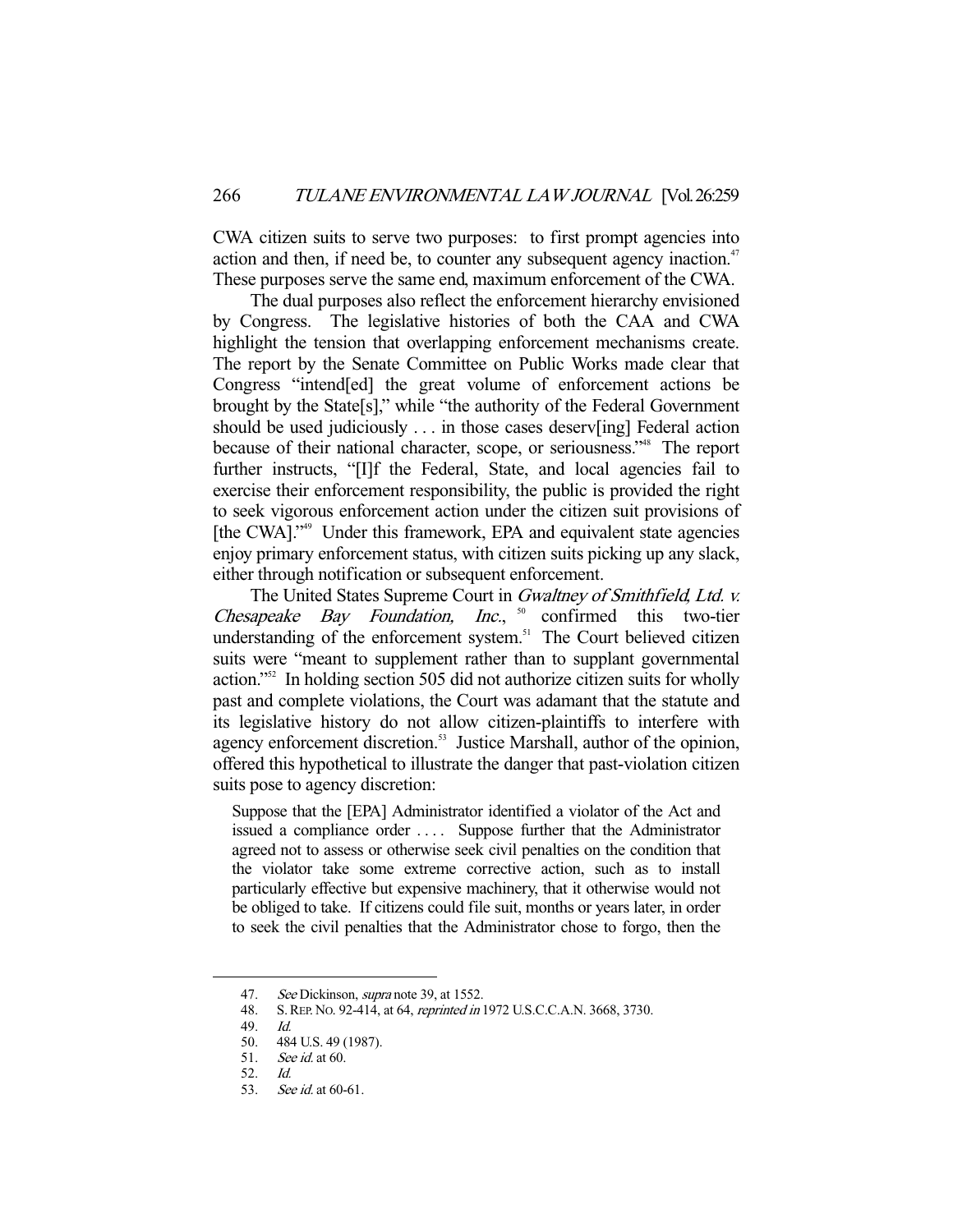Administrator's discretion to enforce the Act in the public interest would be curtailed considerably.<sup>54</sup>

Allowing such an action to be filed by citizens would "change the nature of the citizens' role from interstitial to potentially intrusive," the Court warned.<sup>55</sup>

 While somewhat beyond the scope of this Comment, it is important at least to note the highly selective nature of the Court's analysis.<sup>56</sup> Looking at what Congress intended by enacting section 505, the Court overstated the importance of agency discretion. The legislative history is clear, Congress did not intend for the EPA or state agencies to be beyond reproach:

It should be emphasized that ... if the citizen believed efforts initiated by the agency to be inadequate, the citizen might choose to file [a citizen suit]. In such case, the courts would be expected to consider the petition against the background of the agency action and could determine that such action would be adequate to justify suspension, dismissal, or consolidation of the citizen petition. On the other hand, if the court viewed

<sup>54.</sup> Id. This hypothetical fact pattern bears a striking resemblance to what eventually happened in Friends of Milwaukee's Rivers v. Milwaukee Metropolitan Sewerage District, 382 F.3d 743 (7th Cir. 2004). See infra Part III.B. It is also interesting to note that Justice Marshall did not seem to believe preclusion would otherwise bar the citizen suit.

 <sup>55.</sup> Gwaltney, 484 U.S. at 61.

 <sup>56.</sup> For example, the Court rejected the argument that the "to be in violation" phrase in section 505 was a "debatable lapse of syntactical precision" by citing *subsequent* legislation to prove "Congress has demonstrated . . . that it knows how to avoid this prospective implication by using language that explicitly targets wholly past violations." Id. at 57. Likewise, the Court points to the use of present-tense language in section 505 as evidence that it does not reach past violations. Id. at 59. What the Court subsequently discusses, however, is either not completely accurate or has no bearing on what sort of violations citizens may enforce. The Court first states, "A citizen suit may be brought only for violation of a permit limitation 'which is in effect' under the [CWA]." Id. (emphasis added) (quoting 33 U.S.C.  $\S$  1365(f) (2006)). Permits, however, are only one of seven "effluent standard[s] or limitation[s]" that a citizen suit may enforce (none of which use the present tense). See 33 U.S.C. § 1365(f)(1)-(7). The Court also points out that governors, who are not subject to any notice requirements, may seek *injunctive* relief *against the* EPA for a violation that "is occurring" in another state. Gwaltney, 484 U.S. at 59 (quoting 33 U.S.C. § 1365(h)). Injunctive relief obviously cannot remedy wholly complete past violations, nor does that subsection allow *civil penalties against the violator*, which could. Finally, the Court points to the definition of "citizen" as "a person . . . having an interest which is or may be adversely affected" to prove section 505 is only prospective. *Id.* (quoting 33 U.S.C. § 1365(g)). This, however, conflates a citizen's constitutionally required present standing with the temporally unrelated statutory violation. A citizen may obviously be adversely affected by a wholly past violation: a one-time discharge of highly radioactive waste into a river may cause a citizen to cease recreating in the river for many years (if not permanently) after the violation. Such an injury was caused by the past violation and could be redressable through an enforcement action to penalize the violator and force adequate cleanup. See Lujan v. Defenders of Wildlife, 504 U.S. 555, 560-61 (1992). These two examples of the Court's misguided analysis of the statute and its legislative history are not the only oversights, but any more lengthy analysis would be an unwarranted digression.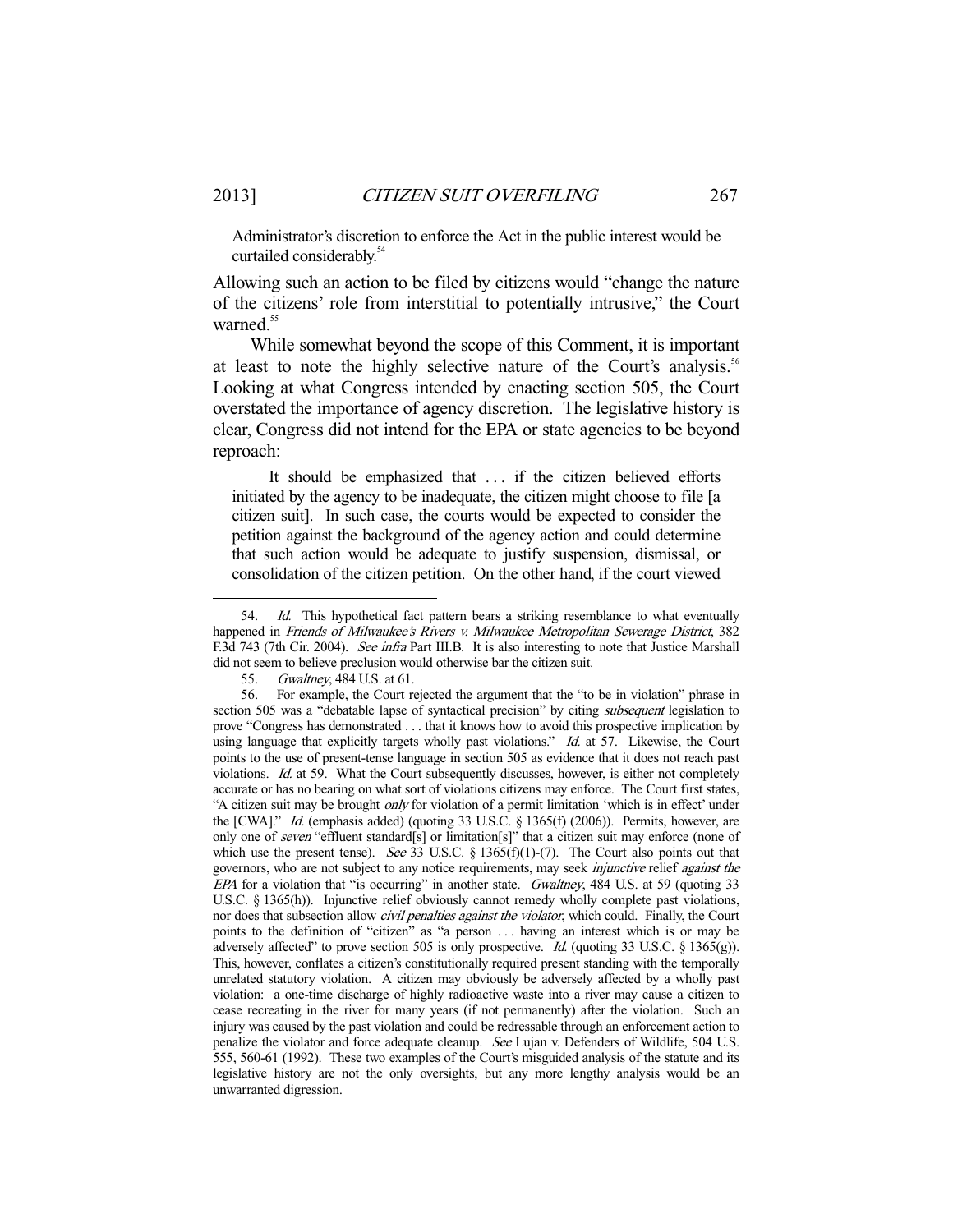the agency action as inadequate, it would have jurisdiction to consider the citizen action notwithstanding any pending agency action.<sup>57</sup>

The "diligent prosecution" bar in section 505 respects agency discretion but provides a place for citizens and the judiciary to ensure adequate compliance with the CWA. Section 505 also allows for intervention as of right in an existing government enforcement action, which further undercuts the Court's belief that agency discretion is paramount. Moreover, Congress indicated it was not convinced agencies necessarily needed to employ that much discretion in prosecuting CWA violations, advising that "[e]nforcement of violations of requirements under this Act should be based on relatively narrow fact situations requiring a minimum of discretionary decision making or delay."<sup>58</sup> Gwaltney, therefore, should not be overread to suggest the purpose and legislative history of CWA citizen suits make citizen suits completely subservient to inadequate or unreasonably delayed enforcement.

 The final bit of history worth mentioning regarding how citizen suits fit into the broader CWA framework is the 1987 amendments to the Act. Amongst other things, the amendments granted the EPA authority to impose administrative penalties in addition to civil penalties.<sup>59</sup> When the EPA, or a state agency acting pursuant to comparable state law, decides to impose administrative penalties on its own in lieu of civil penalties through a court action, that administrative action precludes citizens from bringing subsequent action seeking civil penalties for the same violation. $60$  (Whether citizens may maintain a suit for injunctive relief remains an open question.) $^{61}$  There are two exceptions, however, that allow citizen suits for civil penalties despite an agency action for administrative penalties. A citizen suit filed before an administrative action will not be precluded, nor will a suit be precluded where notice was given by a citizen-plaintiff before the administrative action commenced and the citizen suit was filed within 120 days of the notice.<sup>62</sup> Given the potential for enforcement overlap between citizens and

 <sup>57.</sup> S.REP. NO. 92-414, at 80 (1971), reprinted in 1972 U.S.C.C.A.N. 3668, 3746.

 <sup>58.</sup> Id. at 64, reprinted in 1972 U.S.C.C.A.N. 3668, 3730.

 <sup>59.</sup> Water Quality Act of 1987, § 314, Pub. L. No. 100-4, § 314, 101 Stat. 7, 46 (1987) (codified as amended at 33 U.S.C. § 1319(g) (2006)).

 <sup>60. 33</sup> U.S.C. § 1319(g)(6)(A)(iii).

 <sup>61.</sup> See generally Lisa Donovan, Note, Power to the People: The Tenth Circuit and the Right of Citizens To Sue for Equitable Relief Under Section 309(G)(6)(A) of the Clean Water Act, 34 B.C. ENVTL. AFF. L. REV. 143 (2007). For its part, the legislative history of the administrative penalty section clearly states that injunctive relief remains a viable request. See H.R.REP. NO. 99-1004, at 133 (1986) (Conf. Rep.) ("[T]his limitation would not apply to . . . an action seeking relief other than civil penalties (e.g., an injunction or declaratory judgment) . . . .").

 <sup>62. 33</sup> U.S.C. § 1319(g)(6)(B)(i)-(ii).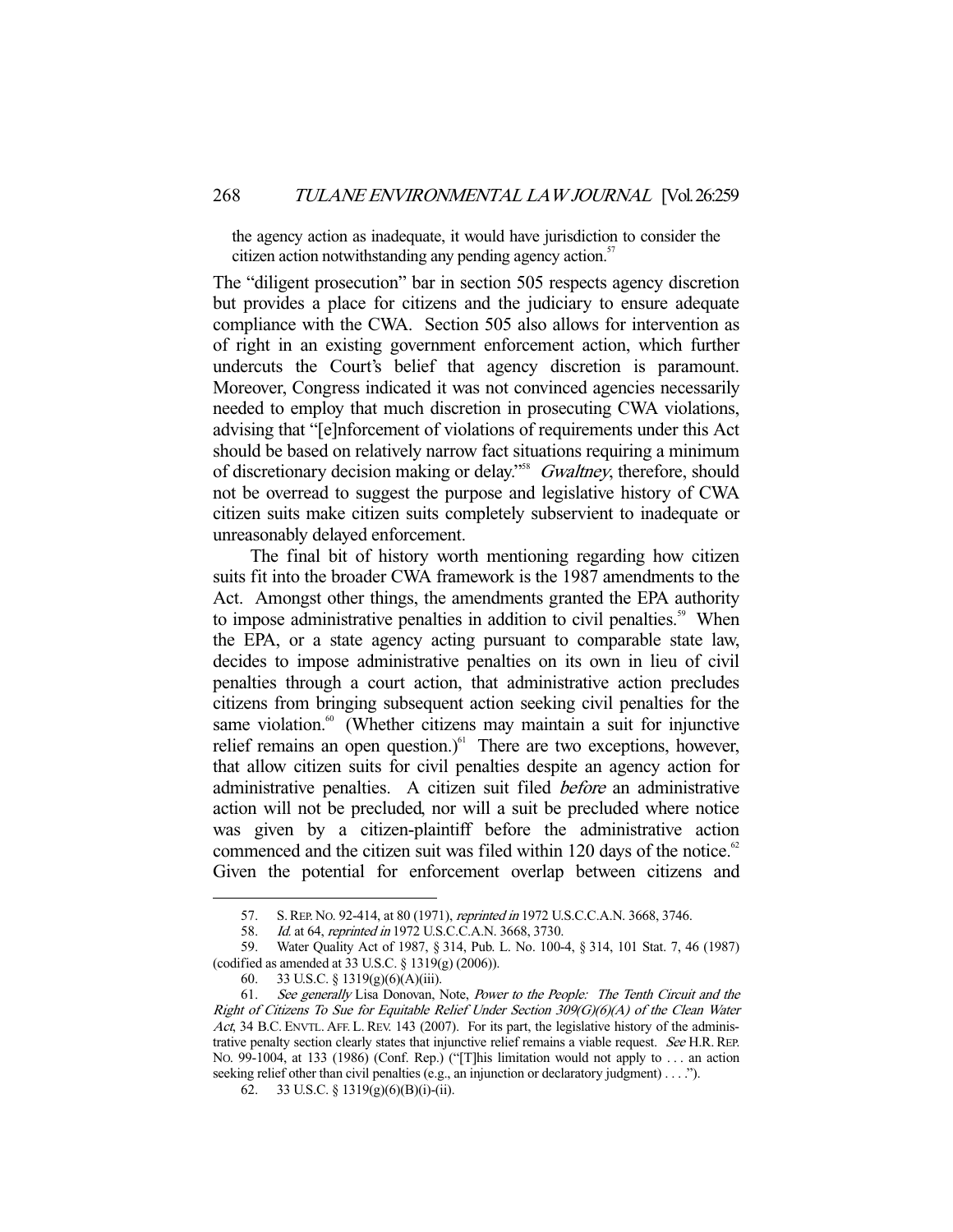agencies, the Conference Report for the 1987 amendments suggested the onus was on agencies seeking administrative penalties to "prevent duplicate proceedings by [either] intervening in the ongoing citizen enforcement suit or by bringing [his or her] own judical [sic] action before a citizen suit is filed."63 Interestingly, although not adopted by the Conference Committee and thus not enacted, the House amendment to the Senate bill provided that no judgment in a citizen suit in which the United States was not a party could be subsequently binding on the government.64 Presumably, the forty-five-day period for judgment review of any unilateral citizen suit settlement<sup>65</sup> adequately protects the interests of the federal government in cases where it chooses not to intervene directly.

# C. Section 505: The Citizen Suit Provision

 The CWA citizen suit provision, section 505, generally allows "any citizen [to] commence a civil action on his [or her] own behalf . . . against any person  $\dots$  alleged to be in violation of [the Act].<sup> $106$ </sup> A "citizen" is anyone adversely affected by the pollution, including associations or organizations whose memberships are affected. $67$  Citizen suits are not allowed, however, when the EPA or state "has commenced and is diligently prosecuting a civil . . . action in a court . . . to require compliance with the standard, limitation, or order."<sup>68</sup> This "diligent

-

 67. Id. § 1365(g); see Hunt v. Wash. State Apple Adver. Comm'n, 432 U.S. 333, 343 (1977). A citizen plaintiff must also have standing to bring suit. Friends of the Earth, Inc. v. Laidlaw Envtl. Servs., Inc., 528 U.S. 167, 180-88 (2000) (establishing the current standing doctrine); see also Jonathan H. Adler, Stand or Deliver: Citizen Suits, Standing, and Environmental Protection, 12 DUKE ENVTL. L. & POL'Y F. 39, 51-57 (2001) (providing an overview of citizen suit standing). Associational standing allows an organization to bring suit on behalf of its members when "(a) its members would otherwise have standing to sue in their own right; (b) the interests it seeks to protect are germane to the organization's purpose; and (c) neither the claim asserted nor the relief requested requires the participation of individual members in the lawsuit." Hunt, 432 U.S. at 343; see also Robert B. June, The Structure of Standing Requirements for Citizen Suits and the Scope of Congressional Power, 24 ENVTL. L. 761, 787-93 (1994) (providing an overview of representational (associational) standing in citizen suits).

 68. 33 U.S.C. § 1365(b)(1)(B). Not surprisingly, the exact meaning of "commenced" and "in a court" are not exactly straightforward. See La. Envtl. Action Network v. Sun Drilling Prods. Corp., 716 F. Supp. 2d 476, 479-81 (E.D. La. 2010) (examining the circuit split over when an

 <sup>63.</sup> H.R.REP. NO. 99-1004, at 133.

 <sup>64.</sup> Id. at 163.

 <sup>65. 33</sup> U.S.C. § 1365(c)(3).

<sup>66.</sup> Id.  $§$  1365(a)(1). The citizen suit provision also allows citizens to bring an action against the Administrator of the EPA to force him or her to perform a nondiscretionary action or duty. Id.  $§$  1365(a)(2). Buried deep down at the end of the statute is also a subsection allowing the governor of a state to file suit against the EPA Administrator for failure to enforce effluent standards in another state that adversely effects the governor's state. Id.  $\S$  1365(h).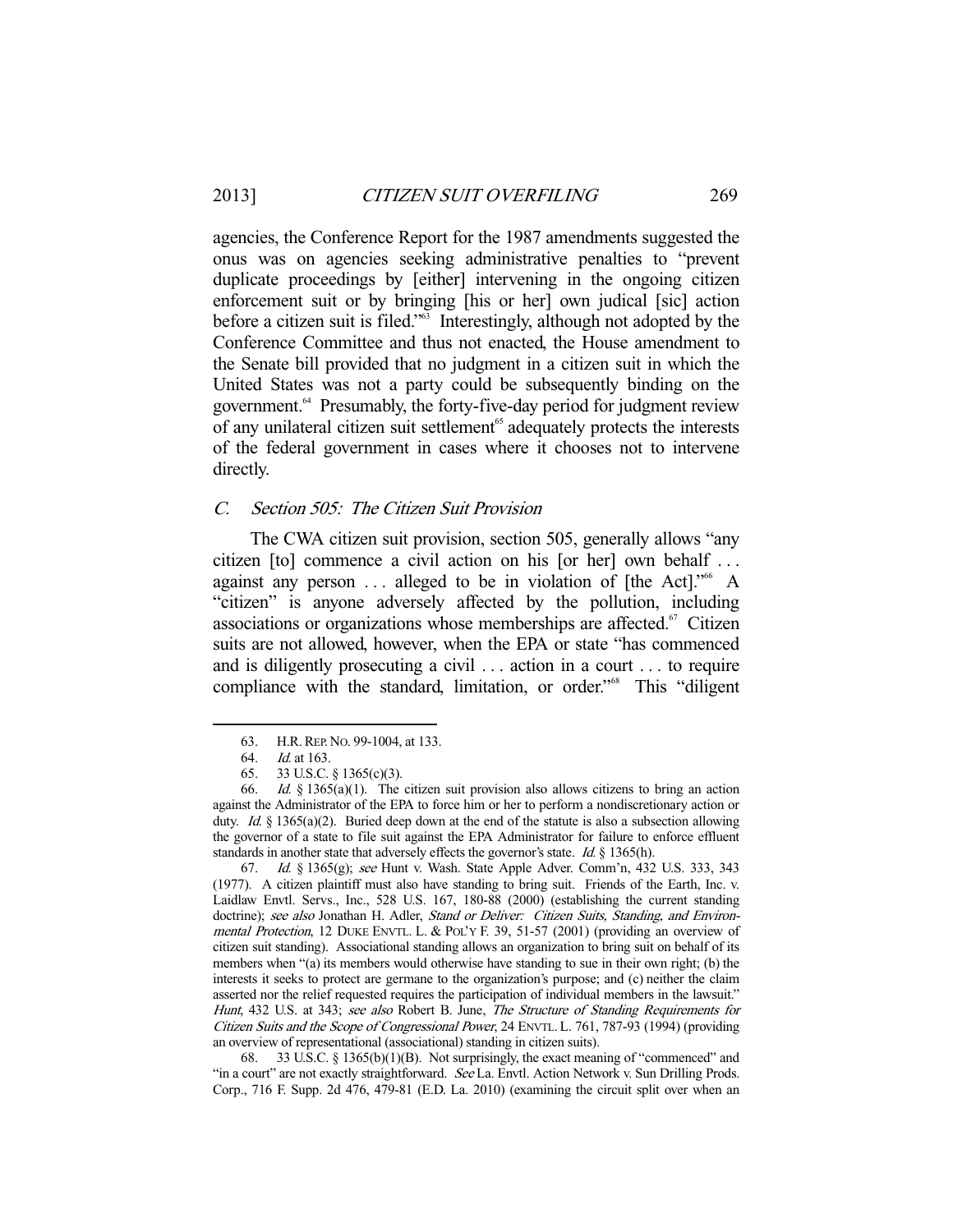prosecution" bar, as it is known, has been the undoing of many citizen suits and the subject of much litigation.<sup>69</sup> All is not lost, however, for would-be citizen-plaintiffs—if the government is diligently prosecuting a claim,<sup>70</sup> section 505 allows citizens to intervene as of right in the action.<sup>71</sup>

 Where neither the EPA nor a state has commenced an enforcement action, citizen-plaintiffs are free to bring their own, subject to certain procedural requirements. A citizen-plaintiff must give sixty-days' notice to the EPA, the relevant state enforcement agency, and the alleged violator before filing suit.<sup>72</sup> The sixty-day notice period serves to prompt enforcement agencies to bring their own enforcement actions once they have been made aware of the alleged violation, reflecting a policy preference in favor of government enforcement over citizen enforcement.<sup>73</sup> Notice is ostensibly also intended to give violators time to bring themselves into compliance.<sup>74</sup> If authorities bring an enforcement action within the sixty-day period, the "diligent prosecution" bar comes into play, precluding a citizen-plaintiff from subsequently filing suit at the end of the sixty days.<sup>75</sup> As noted above, a citizen may intervene in the government action.

 If no government action commences within the sixty-day period, citizen-plaintiffs are permitted to bring enforcement actions on their own behalf. Section 505 allows both injunctive relief and applicable civil penalties, which are payable to the United States Department of the Treasury.<sup>76</sup> Upon filing the action, citizen-plaintiffs must serve copies of the complaint to the United States Attorney General and the EPA.<sup>77</sup>

action "commences"); Dickinson, *supra* note 39, at 1554-66 (analyzing interpretations of "in a court").

 <sup>69.</sup> See Dickinson, supra note 39, at 1546-47; Maples, supra note 39, at 196.

<sup>70.</sup> Diligent prosecution is presumed. See Friends of the Earth, Inc. v. Laidlaw Envtl. Servs., Inc., 890 F. Supp. 470, 486-87 (D.S.C. 1995) (citation omitted) (noting that the presumption "burden is a heavy one" to overcome). While there is no clear test for determining when a plaintiff has overcome this burden, at least one commentator has attempted to provide courts with a cohesive framework. See Maples, supra note 39, at 218-24.

 <sup>71. 33</sup> U.S.C. § 1365(b)(1)(B); see also FED.R.CIV. P. 24(a)(1).

<sup>72. 33</sup> U.S.C. § 1365(b)(1)(A). *But see id.* § 1365(b) (allowing immediate action after notice given for certain violations).

 <sup>73.</sup> See discussion infra note 75.

 <sup>74.</sup> Gwaltney of Smithfield, Ltd. v. Chesapeake Bay Found., Inc., 484 U.S. 49, 60 (1987).

 <sup>75.</sup> While the Senate Report on the Clean Water Act asserted that "[t]he time between notice and filing of the action should give the administrative enforcement office an opportunity to act on the alleged violation," S. REP. No. 92-414, at 80 (1971), *reprinted in* 1972 U.S.C.C.A.N. 3668, 3745, some scholars believe such actions actually take much longer than sixty days to work their way through the internal bureaucracy of the EPA. See Boyer & Meidinger, supra note 27, at 898.

 <sup>76. 33</sup> U.S.C. § 1365(a); Gwaltney, 484 U.S. at 53.

 <sup>77. 33</sup> U.S.C. § 1365(c)(3).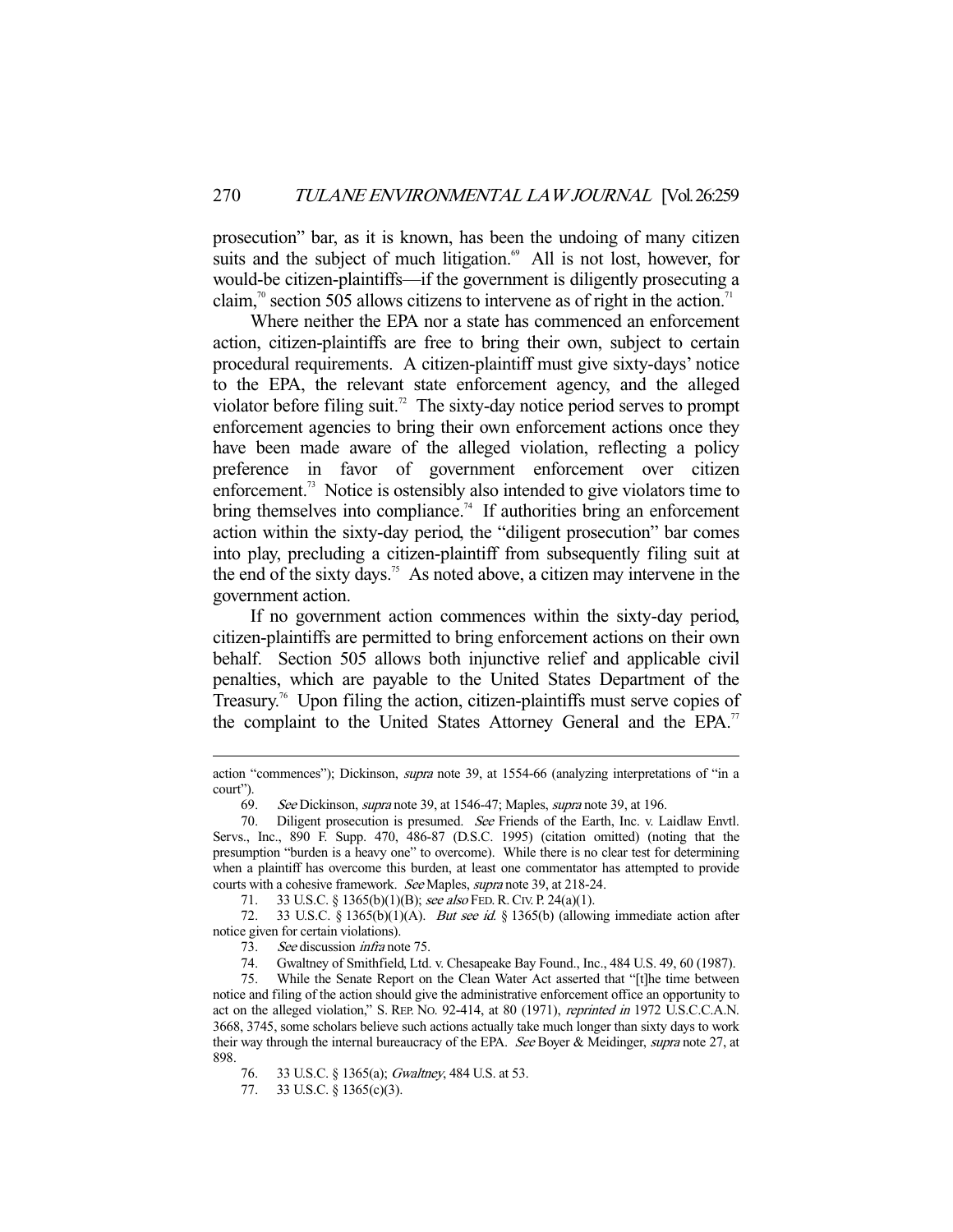While the EPA remains free to bring its own subsequent enforcement action, it may also intervene as of right in a citizen suit under section 505.78 The EPA, however, has "generally not taken a very active part in private enforcement litigation, and the courts usually have not compelled [it] to do so."<sup>79</sup>

 If the EPA does not intervene, citizen-plaintiffs may, generally, litigate their enforcement action as they see fit. Most parties eventually reach a settlement, although some citizen suits do go to trial.<sup>80</sup> If the parties and the judge agree to a consent decree, the Attorney General and the EPA must be given forty-five days to review it before the judgment may be entered.<sup>81</sup> Barring any objections from the federal government within the forty-five-day window, the citizen-plaintiff and violatordefendant may reach whatever arrangement they choose, as long as the judge approves.<sup>82</sup> To deter frivolous suits and reward good-faith citizen enforcement, section 505 allows the court, in its discretion, to award litigation costs "to any prevailing or substantially prevailing party."<sup>83</sup>

 Given that the EPA and states enjoy primary enforcement authority under the CWA, there is no similar statutory bar preventing government actions after timely filed citizen suits have commenced. As mentioned, section 505 does permit the EPA to intervene in a citizen suit, but it rarely chooses to do so. $84$  In fact, the statute is otherwise completely silent on the issue of subsequent government action. This silence can lead to the situation where a citizen-plaintiff has given proper notice to all involved parties, waited the minimum sixty days, and sometime thereafter commenced an enforcement action, only to have the case be dismissed when subsequent government action results in a consent decree. In the absence of statutory guidance, courts have been left to their own devices to determine what effect subsequent government enforcement should have on first-filed citizen suits. As the next Part will

<sup>78.</sup> *Id.* § 1365(c)(2).

<sup>79.</sup> See Boyer & Meidinger, *supra* note 27, at 906-07.

 <sup>80.</sup> See, e.g., EPA v. City of Green Forest, 921 F.2d 1394 (8th Cir. 1990).

 <sup>81. 33</sup> U.S.C. § 1365(c)(3).

 <sup>82.</sup> While section 505 only allows courts to impose injunctive relief and civil penalties, "[t]he provisions of the [CWA] provide no limitation on the type of payments to which parties to citizens' suits can agree in a settlement." Sierra Club, Inc. v. Elec. Controls Design, Inc., 909 F.2d 1350, 1356 (9th Cir. 1990). Violators may agree, for example, to make charitable donations to nature conservancy or reclamation projects.

 <sup>83. 33</sup> U.S.C. § 1365(d). Although this provision does not distinguish between plaintiffs and defendants, many courts, if not most, have traditionally awarded costs to defendants only upon finding that the suit was frivolous or harassing. Kelly Davis, Levying Attorney Fees Against Citizen Groups: Towards the Ends of Justice?, 39 TEX.ENVTL. L.J. 39, 42-45 (2008).

<sup>84.</sup> See supra note 79 and accompanying text.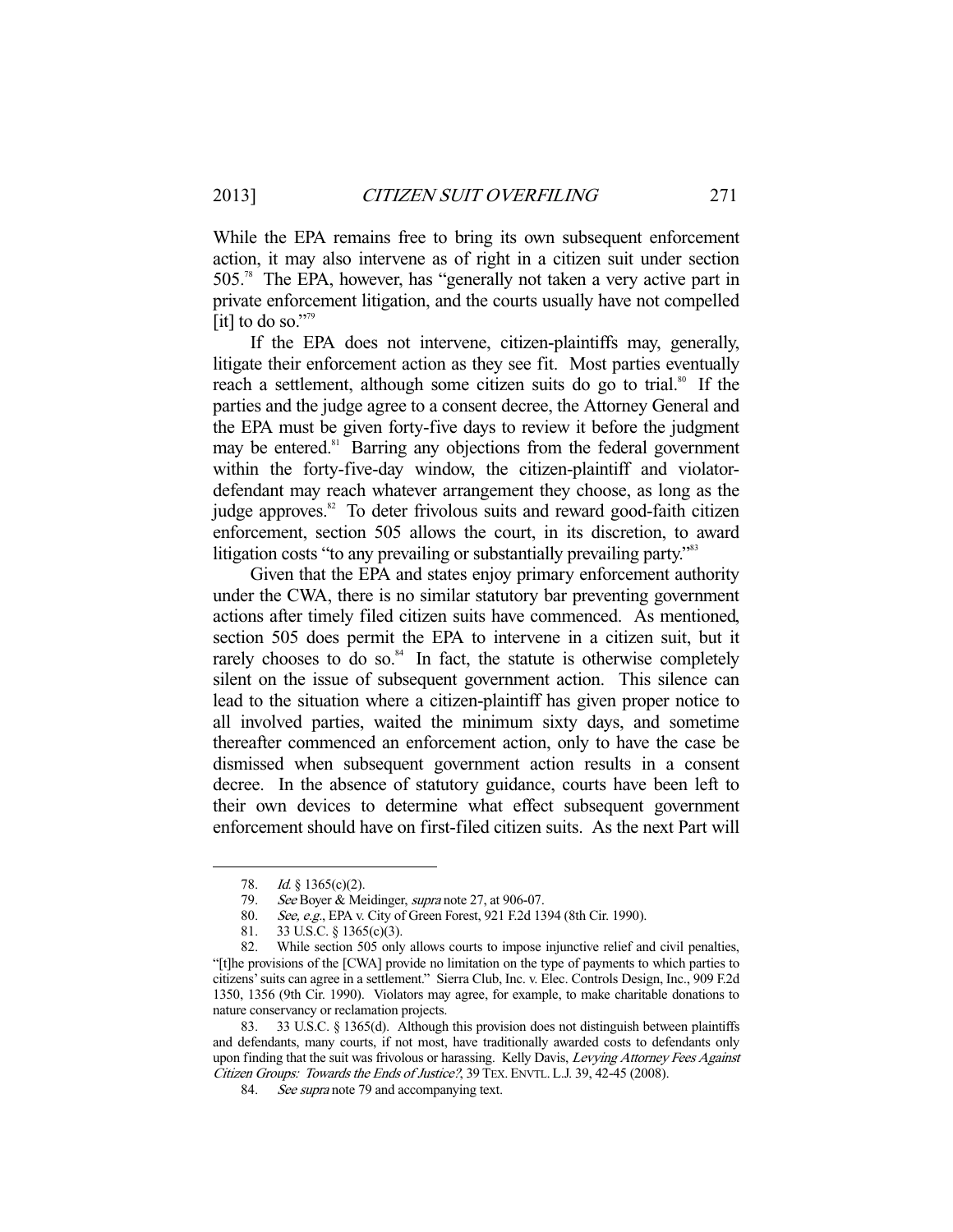discuss, this has led to a mishmash of opinions from the United States Courts of Appeals.

#### III. CITIZEN SUIT PRECLUSION

-

 In some form or another, most of the circuits that have considered the issue of later-begun agency action utilize claim preclusion to dismiss overfiled citizen suits.<sup>85</sup> The weight of circuit authority indicates that only a contrary ruling from the Supreme Court would change things. Considering that the citizen suit provision does not expressly override common law preclusion, and given the Court's interpretation of the CWA's legislative history and its reluctance toward implied repeal, $\frac{8}{3}$  a contrary ruling against the circuits seems very unlikely.<sup>87</sup> Moreover, what little scholarly critique exists arguing that courts have misapplied preclusion to overfiled citizen suits also seems unlikely to yield any paradigm shift.<sup>88</sup> It can therefore be assumed for purposes of this Comment that preclusion applies. Discussed below is a brief look at two leading methods courts have used to determine whether citizen suits are precluded.

 <sup>85.</sup> See St. Bernard Citizens for Envtl. Quality, Inc. v. Chalmette Ref., L.L.C., 500 F. Supp. 2d 592, 603-06 (E.D. La. 2007). But see Chesapeake Bay Found. v. Am. Recovery Co., 769 F.2d 207, 208-09 (4th Cir. 1985) (refusing to apply preclusion).

 <sup>86.</sup> Implied repeal is a judicial doctrine under which a court determines that the repeal of a previous law is necessarily implied by a subsequent act of the legislature. 1A NORMAN J. SINGER & J.D. SHAMBIE SINGER, SUTHERLAND STATUTORY CONSTRUCTION § 23.9 (7th ed. 2012).

<sup>87.</sup> See Gwaltney, 484 U.S. at 60 (citizen suits are secondary to government enforcement); Benton, *supra* note 6, at 210 (noting the potential argument that section 311(b)(6)(E)'s prohibition against the double assessment of civil penalties under sections 311 and 309 "impliedly repeals other applications of res judicata and collateral estoppel by omission"); Karen Petroski, Comment, Retheorizing the Presumption Against Implied Repeals, 93 CALIF. L. REV. 487, 489-90 (2004) (asserting that the Supreme Court has transformed the traditional presumption against implied repeals into a rigid rule forbidding use of the doctrine). This issue of whether later-begun agency action precludes a citizen suit, however, is relatively unexplored in the literature; a colorable argument may yet exist that it does not. That successive enforcement actions by a citizen and an agency are allowed under 33 U.S.C. § 1319 $(g)(6)(B)$  indicates at least some congressional intent to override common law preclusion to some degree, and the diligentprosecution bar theoretically allows revisiting of an inadequate final government action, perhaps indicating further implied intent. Moreover, in certain limited circumstances where strong public policy warrants, preclusion may not apply to government consent decrees in general. See Alexandra Leake, Res Judicata Effect of Consent Judgments in Patent Litigation, 18 B.C. INDUS. &COM. L.REV. 66, 95-97 (1976).

<sup>88.</sup> See Alexis E. Applegate, Comment, Common Law Preclusion and Environmental Citizen Suits: Are Citizen Groups Losing Their Standing?, 39 B.C. ENVTL. AFF. L. REV. ELECTRONIC SUPPLEMENT 1, 9-14 (2012), http://lawdigitalcommons.bc.edu/ealr/vol39/iss3/1/; Vickers, supra note 8, at 1645-51.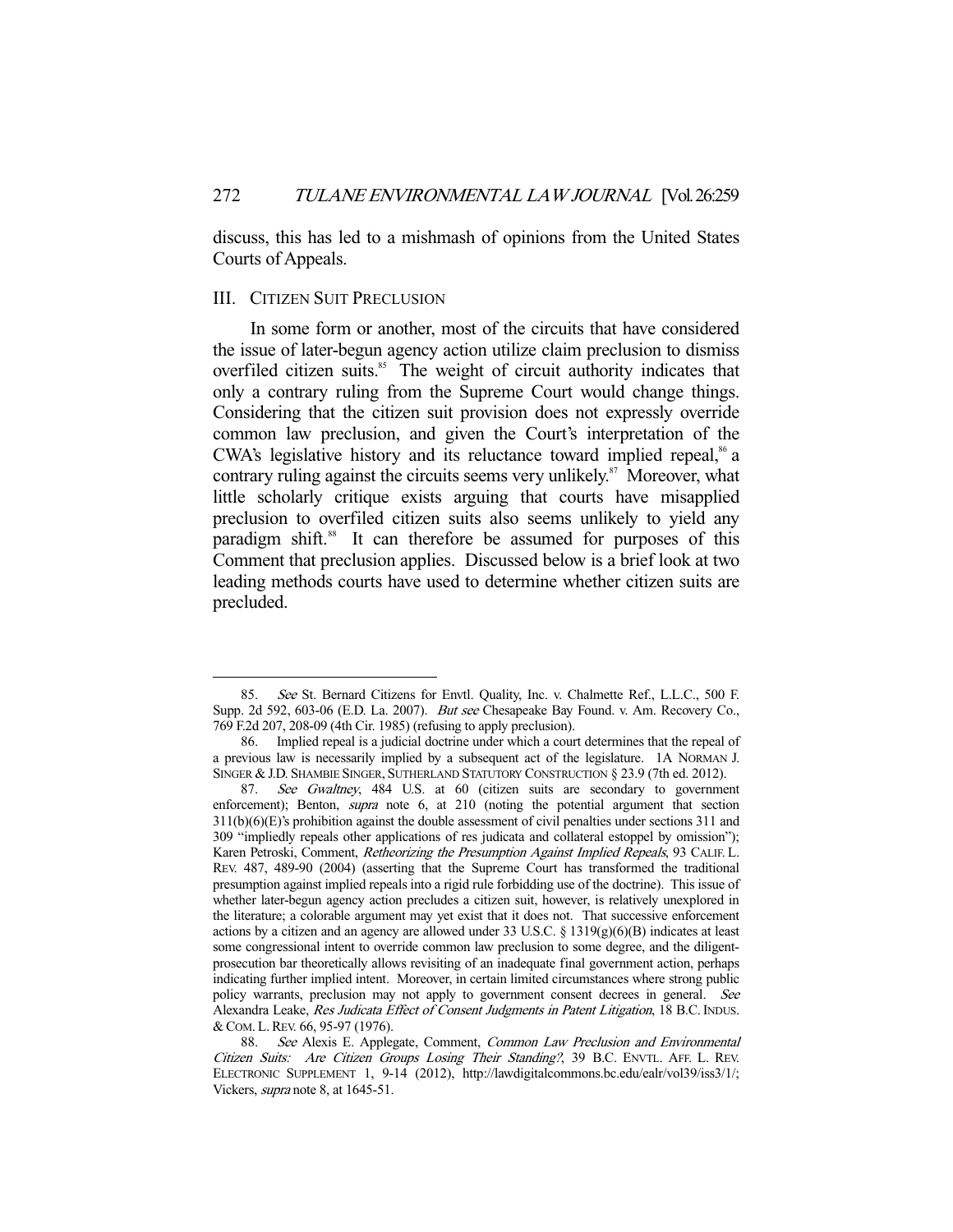#### A. Eighth Circuit: Traditional Claim Preclusion Doctrine

 The claim preclusion doctrine is often applied to citizen suits facing final action in a subsequent government action (typically a consent decree). The general requirements for claim preclusion are "(1) an identity of claims in the two actions; (2) a final judgment on the merits in the first action; and (3) identity or privity between the parties in the two actions."89 In the context of EPA or state overfiling of citizen suits, the first two prongs are easily met. There is identity of claims because both enforcement actions arise from the same cause of action, i.e., a violation of a particular portion of the CWA. $\degree$  Further, the second prong is also met in situations where a consent decree is entered in the subsequent government action, which constitutes a final judgment on the merits. It is the third prong, however, that is problematic. $91$ 

 As citizen-plaintiffs are not typically parties to subsequent concurrent government enforcement, to satisfy the third prong of the claim preclusion test, courts must find citizens to be in privity with the government agencies.<sup>92</sup> Nonparties to the original action are in privity with the parties if they have "succeeded to [a] party's interest in property, . . . if [they] controlled the prior litigation, [or] if the [original] part[ies] adequately represented [their] interests in the prior proceeding." <sup>93</sup> With overfiling of citizen suits, the "adequately represented" test is most applicable. Quite often, the doctrine of parens patriae is used to satisfy courts (and violators) that government agencies adequately represented citizen-plaintiffs' interests.<sup>94</sup> Broadly, parens patriae allows "states to bring actions on behalf of their citizens in law or

 <sup>89.</sup> Frank v. United Airlines, 216 F.3d 845, 850 (9th Cir. 2000).

<sup>90.</sup> But see Vickers, supra note 8, at 1649-50 ("Courts have thus far not taken seriously the possibility that the claims made by a citizen suit might be different from those made by an agency seeking enforcement.").

<sup>91.</sup> See id. at 1624 ("Privity' is a somewhat ambiguous term that is at the heart of the difficulty the courts have in applying res judicata in the context of properly filed citizen suits."). Criticism centers around whether the government truly represents the interests of the public and whether those are the same as the agencies' interests. See Margaret H. Lemos, Aggregate Litigation Goes Public: Representative Suits by State Attorneys General, 126 HARV. L.REV. 486 (2012); Applegate, supra note 88; Vickers, supra note 8, at 1646-49.

 <sup>92.</sup> Citizen-plaintiffs can be parties to the subsequent government action if they choose to, because section 505 allows intervention as of right in the government's enforcement action. 33 U.S.C. § 1365(b)(1)(B) (2006). Likewise, the consent decree process allows for public comment outside of the judicial proceedings. *Id.* § 1319(g)(4)(A).

 <sup>93.</sup> Latham v. Wells Fargo Bank, N.A., 896 F.2d 979, 983 (5th Cir. 1990) (citing Benson & Ford, Inc. v. Wanda Petroleum, 833 F.2d 1172 (5th Cir. 1987)).

<sup>94.</sup> See Applegate, *supra* note 88, at 7-9; Vickers, *supra* note 8, at 1626.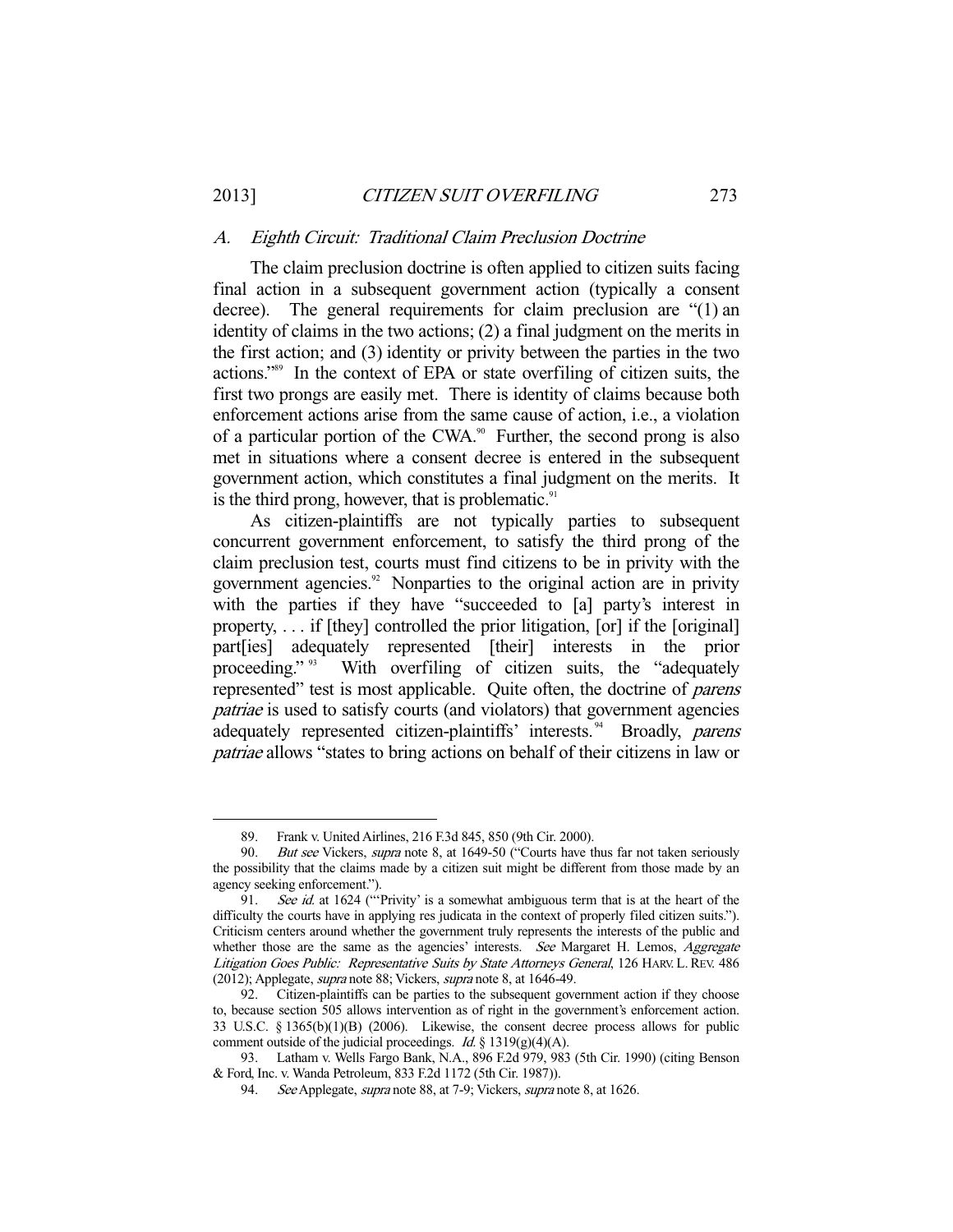equity for damages not suffered by any one citizen."95 Because citizen suits only allow for remediation of CWA violations and consent decrees require a judicial determination that they are in the public interest, it is not difficult for courts to find that the government adequately represented citizen-plaintiffs' interests in its enforcement action.<sup>96</sup>

In *EPA v. City of Green Forest*, the United States Court of Appeals for the Eighth Circuit upheld the lower court's dismissal of a citizen suit after a subsequent government action resulted in a consent decree.<sup>97</sup> With the consent decree already entered and the citizen-plaintiff conceding the issue of identity of the claims, the court was tasked only with determining privity, although the word "privity" never appears in the court's opinion.<sup>98</sup> The court did not engage in much analysis, however, instead relying largely on a district court opinion that analyzed whether parens patriae served to preclude its particular (and factually distinct) case.<sup>99</sup>

 Indeed, the Eighth Circuit never said one way or another whether the case was truly a *parens patriae* situation or whether it was under that theory that the citizen suit was precluded. Rather, the court placed great emphasis on the supplementary role of citizen enforcement to justify preclusion.100 It also made a fleeting reference to mootness while still in

 <sup>95.</sup> Vickers, supra note 8, at 1626 n.12. The contours and development of the parens patriae doctrine are well beyond this Comment's scope. Applicability of this doctrine, however, remains a critical component of whether citizen suits may be precluded by subsequent government action. See sources cited supra notes 90-91 (questioning the applicability of the doctrine to citizen suit preclusion). See generally Allan Kanner, The Public Trust Doctrine, Parens Patriae, and the Attorney General as the Guardian of the State's Natural Resources, 16 DUKE ENVTL. L. & POL'Y F. 57 (2005) (discussing a state's ability to protect its natural resources by using the *parens patriae* doctrine).

 <sup>96.</sup> For a look at the role judges play in environmental consent decrees, see Patricia M. Wald, Negotiation of Environmental Disputes: A New Role for the Courts?, 10 COLUM. J. ENVTL. L. 1 (1985).

 <sup>97. 921</sup> F.2d 1394, 1397, 1403-05 (8th Cir. 1990). The citizen-plaintiffs were wrongfully denied intervention in the government action by the district court, which also refused to consolidate the two enforcement actions. Id. at 1397.

<sup>98.</sup> *Id.* at 1403. Likewise, although "privies" appears once in the court's quotation of the claim preclusion doctrine, the court never directly explained that its discussion of *parens patriae* was meant to establish privity between the citizen-plaintiff and government. Id.

 <sup>99.</sup> Id. at 1403-04 (citing United States v. Olin Corp., 606 F. Supp. 1301 (N.D. Ala. 1985)).

<sup>100.</sup> See id. at 1403 ("Recognizing the preeminent role that government actions must play in the CWA enforcement scheme, we hold that [the citizen suit is precluded]."); *id.* at 1404 ("In view of the preeminent role that must be afforded the EPA in enforcing CWA violations . . . we hold that it was proper for the district court to dismiss [the citizen suit].").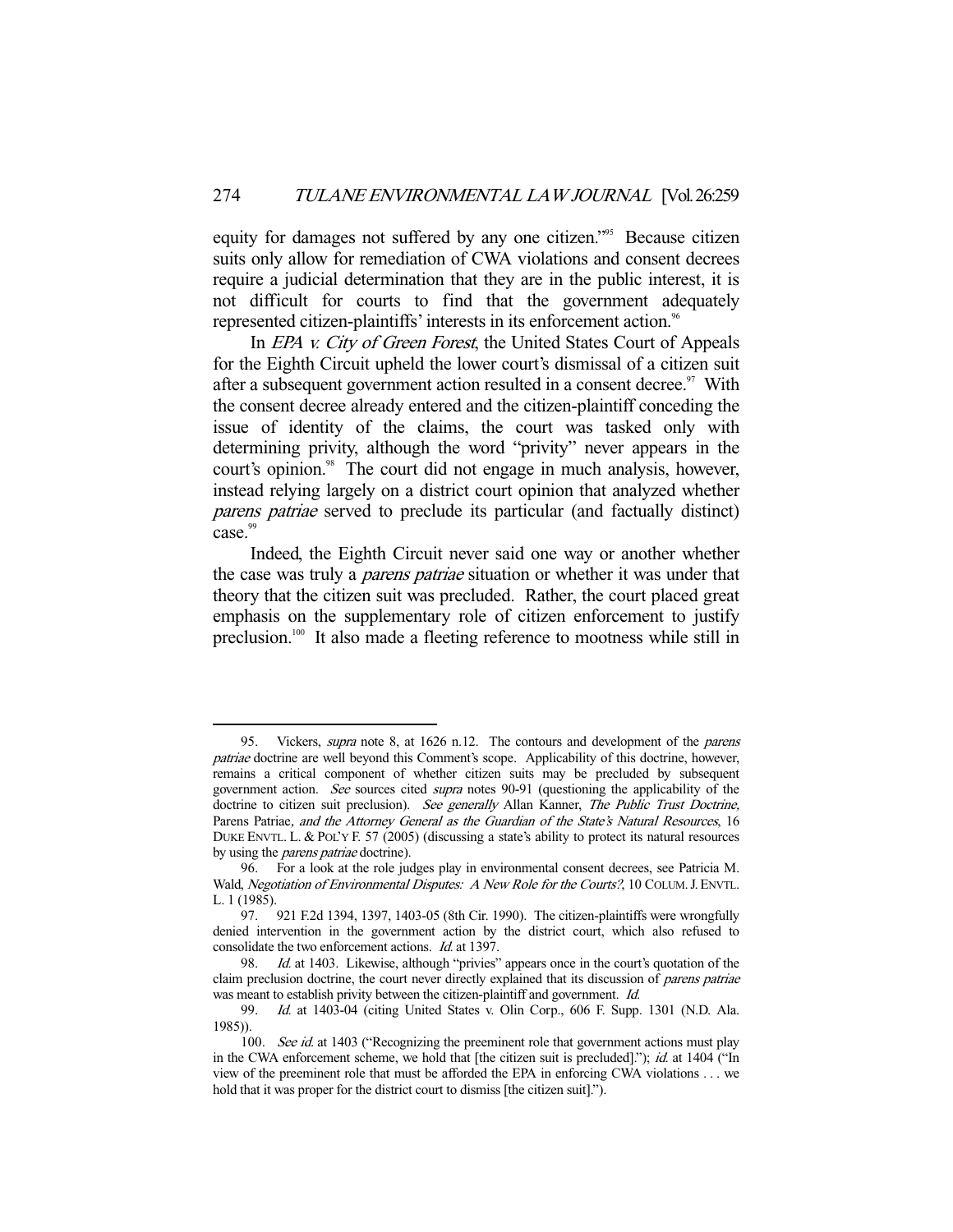the guise of discussing claim preclusion.<sup>101</sup> However convoluted the opinion may have been, preclusion seems to be what the court intended. While the court recognized "that there may be some cases in which it would be appropriate to let a citizens' action go forward in the wake of a subsequently-filed government enforcement action," the entry of the consent decree meant this case was not one of them.<sup>102</sup>

#### B. Seventh Circuit: Added Diligent Prosecution Test

 The United States Court of Appeals for the Seventh Circuit also believes overfiled citizen suits are subject to claim preclusion, but in Friends of Milwaukee's Rivers v. Milwaukee Metropolitan Sewerage District, the court added a slight twist to the analysis.<sup>103</sup> The facts of the case have been described as "an environmentalist's worst nightmare," involving "huge environmental violations exacerbated by a complete lack of regulation, resulting in over thirty years of damage."104 In 1977, the Milwaukee Metropolitan Sewerage District (MMSD) entered into a stipulation with the State of Wisconsin regarding more than sixty violations of its discharge permits.<sup>105</sup> The stipulation imposed no fines, but required \$2 billion in improvements to MMSD's facilities over the next two decades.<sup>106</sup> Not surprisingly, violations continued, and in 2001, the Friends of Milwaukee's Rivers (FMR) sent notice to the EPA, the State of Wisconsin, and MMSD of its intent to bring a citizen suit enforcement action.<sup>107</sup>

 One day before the sixty-day notice period expired, the State and MMSD unsuccessfully tried to enter a new stipulation in their original case.<sup>108</sup> When subsequent negotiations between the three parties broke down, and FMR commenced its citizen suit in 2002.<sup>109</sup> The same day FMR filed its suit, the State filed its own enforcement action that quickly resulted in a stipulation similar to the one previously denied during the

<sup>101.</sup> See id. at 1404 ("Since citizens suing under the CWA are cast in the role of private attorneys general, as a practical matter there was little left to be done after the EPA stepped in and negotiated a consent decree.").

 <sup>102.</sup> Id.

 <sup>103. 382</sup> F.3d 743, 757-65 (7th Cir. 2004).

<sup>104.</sup> Vickers, supra note 8, at 1635 (citing Friends of Milwaukee's Rivers, 382 F.3d at 748-51). Sadly, the fact pattern is hardly unique. See, e.g., La. Envtl. Action Network (LEAN) v. City of Baton Rouge, 677 F.3d 737, 740-42 (5th Cir. 2012) (per curiam) (long-standing pollution by a municipality that was largely ignored by regulators).

 <sup>105.</sup> Friends of Milwaukee's Rivers, 382 F.3d at 749.

 <sup>106.</sup> Id.

 <sup>107.</sup> Id. at 749-50.

<sup>108.</sup> *Id.* at 750.

 <sup>109.</sup> Id.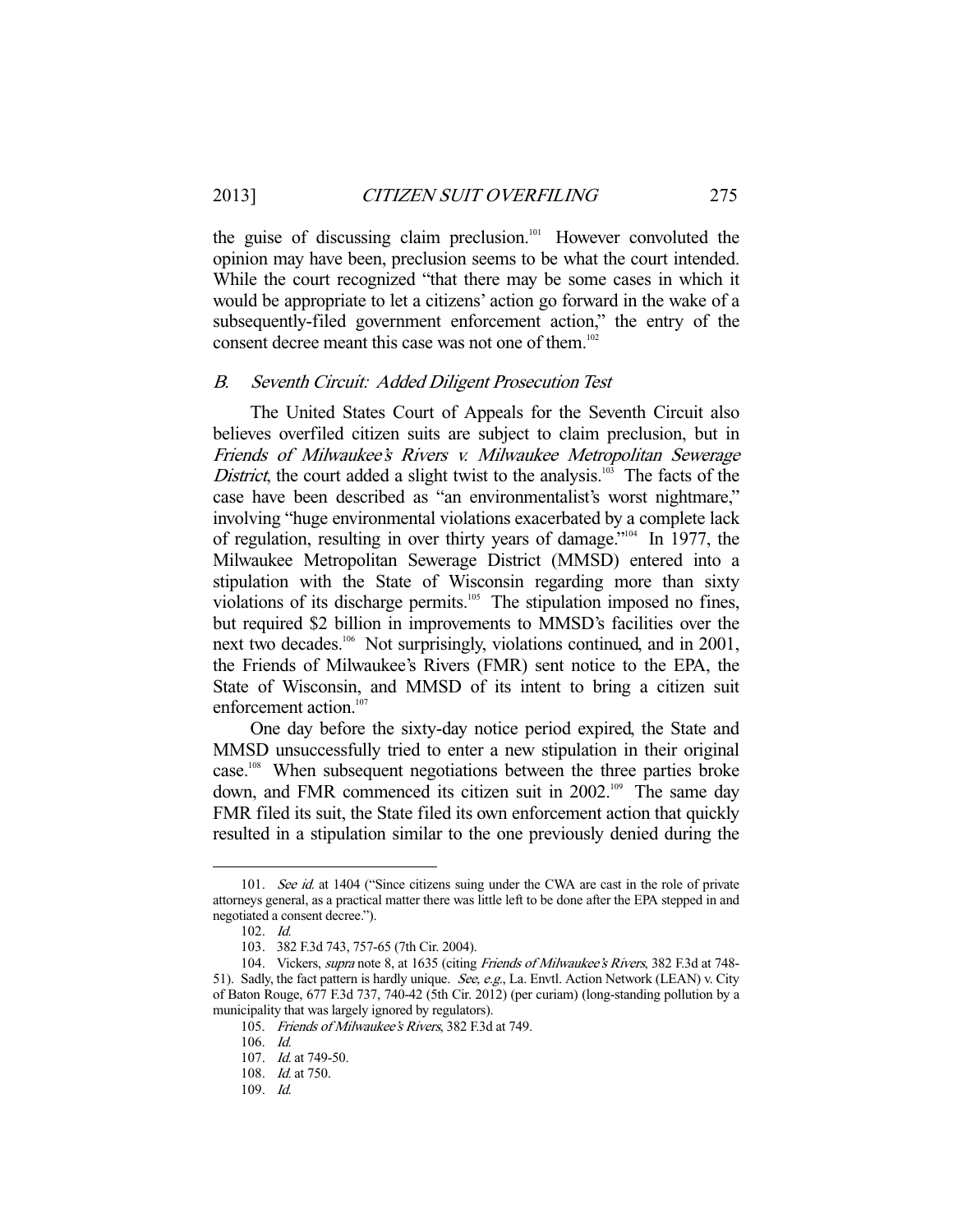notice period.110 Soon thereafter, MMSD sought dismissal of the citizen suit on grounds of claim preclusion.<sup>111</sup>

 The Seventh Circuit first noted the citizen suit statute provided no bar to the citizen suit because it was filed before the government action.<sup>112</sup> The court next considered whether claim preclusion warranted dismissal.<sup>113</sup> Moving through the elements, the court found FMR's claims were the same as those in the state's settled action under Wisconsin's "transactional" approach to identity of claims.<sup>114</sup> Looking then to whether FMR was in privity with the state, the court was unwilling to presume the state was acting in its *parens patriae* role.<sup>115</sup> Rather, the court looked to section 42 of the Restatement (Second) of Judgments, which instructs:

A person is not bound by a judgment for or against a party who purports to represent him if . . . [t]he representative failed to prosecute or defend the action with due diligence and reasonable prudence, and the opposing party was on notice of facts making that failure apparent.<sup>116</sup>

With that in mind, the Seventh Circuit laid out its test for whether citizens are precluded by subsequent government action: "[I]n order for the state agency to be in privity with the public's interests, the state's subsequently-filed government action must be a diligent prosecution."<sup>117</sup>

 To appraise the diligence of the government's prosecution, the court turned to the citizen suit provision for guidance.<sup>118</sup> Looking at the diligent-prosecution bar, the court focused on the fact that for a government action to be sufficient to bar a citizen suit, it must "require

<sup>110.</sup> *Id.* at 750-51.

 <sup>111.</sup> Id. at 751.

 <sup>112.</sup> Id. at 752-57. The court was unconvinced the original denied stipulation in 2001 constituted a diligent prosecution. Id. at 753-54.

 <sup>113.</sup> Id. at 757.

<sup>114.</sup> Id. 757-58. The "transaction" approach for claim identity looks at "whether the facts are related in time, space, origin, or motivation, [and] whether they form a convenient trial unit." Id. at 757 (alteration in original) (quoting N. States Power Co. v. Bugher, 525 N.W.2d 723, 729 (Wis. 1995) (internal quotation marks omitted)).

 <sup>115.</sup> Id. at 759.

 <sup>116.</sup> RESTATEMENT (SECOND) OF JUDGMENTS § 42(1)(e) (1982).

<sup>117.</sup> Friends of Milwaukee's Rivers, 382 F.3d at 759. It would seem as though the "diligent prosecution" language in the court's test is perhaps a reference to the citizen suit provision rather than the language used in the Restatement, because the court's test makes no mention of the "reasonable prudence" portion of the Restatement test. Cf. Vickers, supra note 8, at 1637. If that is the case, the court's "diligent prosecution" would not require a showing of both elements of the Restatement test. It may rather be simply that the court saw "reasonable prudence" as somehow superfluous or otherwise present if diligent prosecution exists. It is likewise unclear what is to be made of the "opposing party . . . notice" portions in the Restatement.

<sup>118.</sup> Friends of Milwaukee's Rivers, 382 F.3d at 759.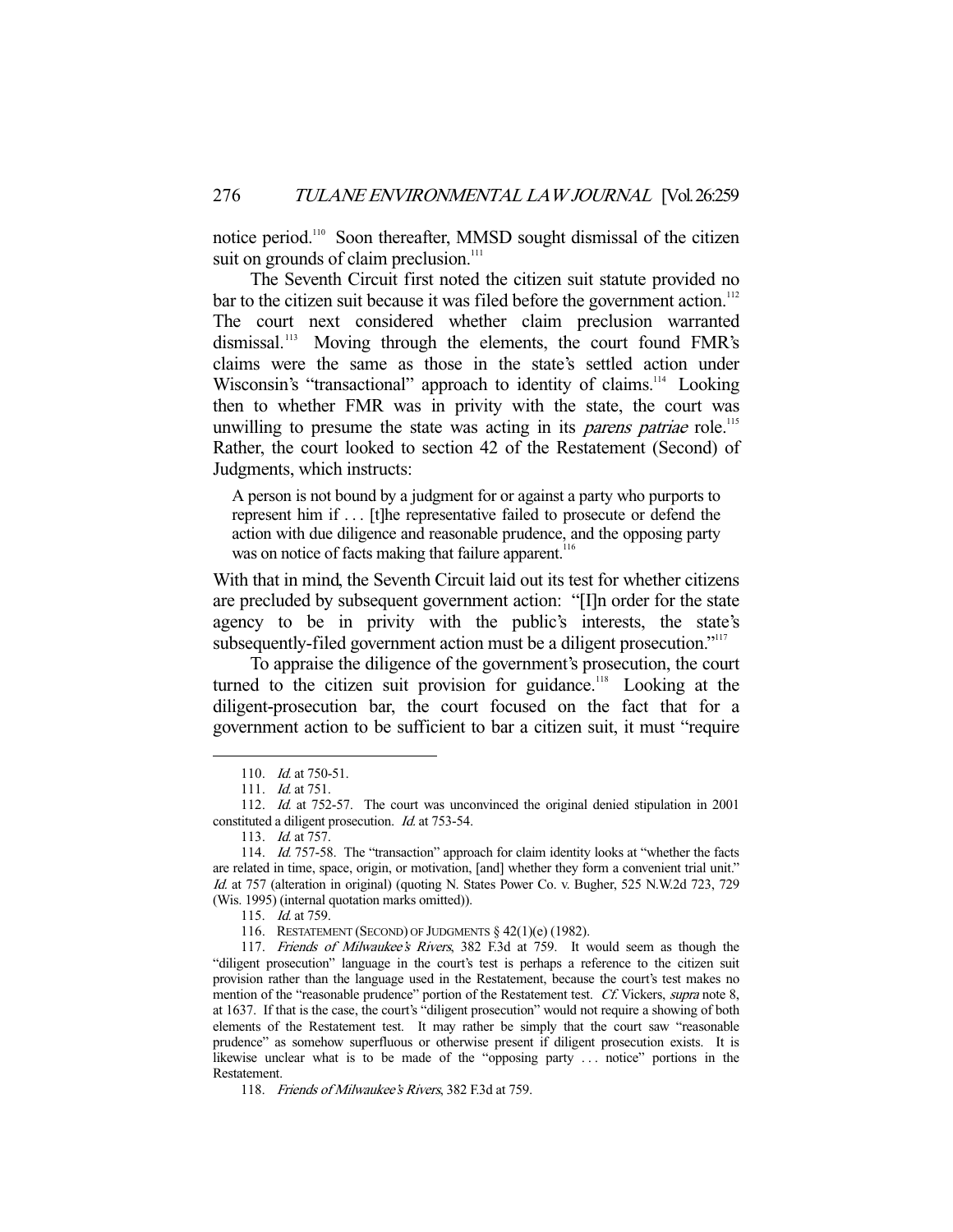compliance" with the CWA.<sup>119</sup> Therefore, the Seventh Circuit held, "[I]f the judicial action is 'capable of requiring compliance' with the Act and is 'calculated to do so,' the citizens' suit will be barred."<sup>120</sup>

 Applying its new test to the case, the court engaged in a lengthy review of the new stipulation between the State of Wisconsin and MMSD.<sup>121</sup> The court concluded that it could not determine from the evidence available to it whether the stipulation was calculated to require compliance.<sup>122</sup> As such, it reversed the district court's application of claim preclusion and remanded the case for further determination.<sup>123</sup> The court instructed that the district court would be warranted in reapplying claim preclusion if reviewing a more complete record revealed the stipulation was calculated to require compliance.<sup>124</sup> In that event, the Seventh Circuit added, the district court would have to weigh whether or not to apply the fairness exception to claim preclusion available under state law.<sup>125</sup>

#### IV. IDENTIFYING THE PROBLEMS OF CITIZEN SUIT PRECLUSION

 Preclusion of citizen suits may not seem to present many problems. Indeed, it is in theory beneficial because preclusion prevents repetitive or unnecessary litigation. At the end of the day, violators are punished either way, and their violations, abated. And the enforcing agency will presumably impose remedial measures strict enough to force compliance, though maybe not as strict as citizen-plaintiffs would have preferred.<sup>126</sup> In these regards, the public is, for the most part, no worse off because of preclusion. There are, however, a small number of problems that emerge. While not earth-shattering, these problems exist nonetheless and violate the spirit of the CWA. What follows is a look at four problems that arise when citizen suits are precluded.

 <sup>119.</sup> Id. (quoting 33 U.S.C. § 1365(b)(1)(B) (2000)).

<sup>120.</sup> Id. (quoting Jeffrey G. Miller, Overlooked Issues in the "Diligent Prosecution" Citizen Suit Preclusion, 10 WIDENER L. SYMP. J. 63, 84, 85 (2003)); see also id. ("[T]he statute does not require that the [State] succeed; it requires only that the [State] try, diligently." (quoting Supporters to Oppose Pollution v. Heritage Group, 973 F.2d 1320, 1324 (7th Cir. 1992) (internal quotation marks omitted))); id. at 763 ("The concern with diligent enforcement is whether violations are prosecuted, not how they are prosecuted.").

 <sup>121.</sup> Id. at 759-65.

 <sup>122.</sup> Id. at 765.

 <sup>123.</sup> Id.

 <sup>124.</sup> Id.

 <sup>125.</sup> Id.

 <sup>126.</sup> But see, e.g., La. Envtl. Action Network (LEAN) v. City of Baton Rouge, 677 F.3d 737, 741-44 (5th Cir. 2012) (per curiam); Friends of Milwaukee's Rivers, 382 F.3d at 749-51.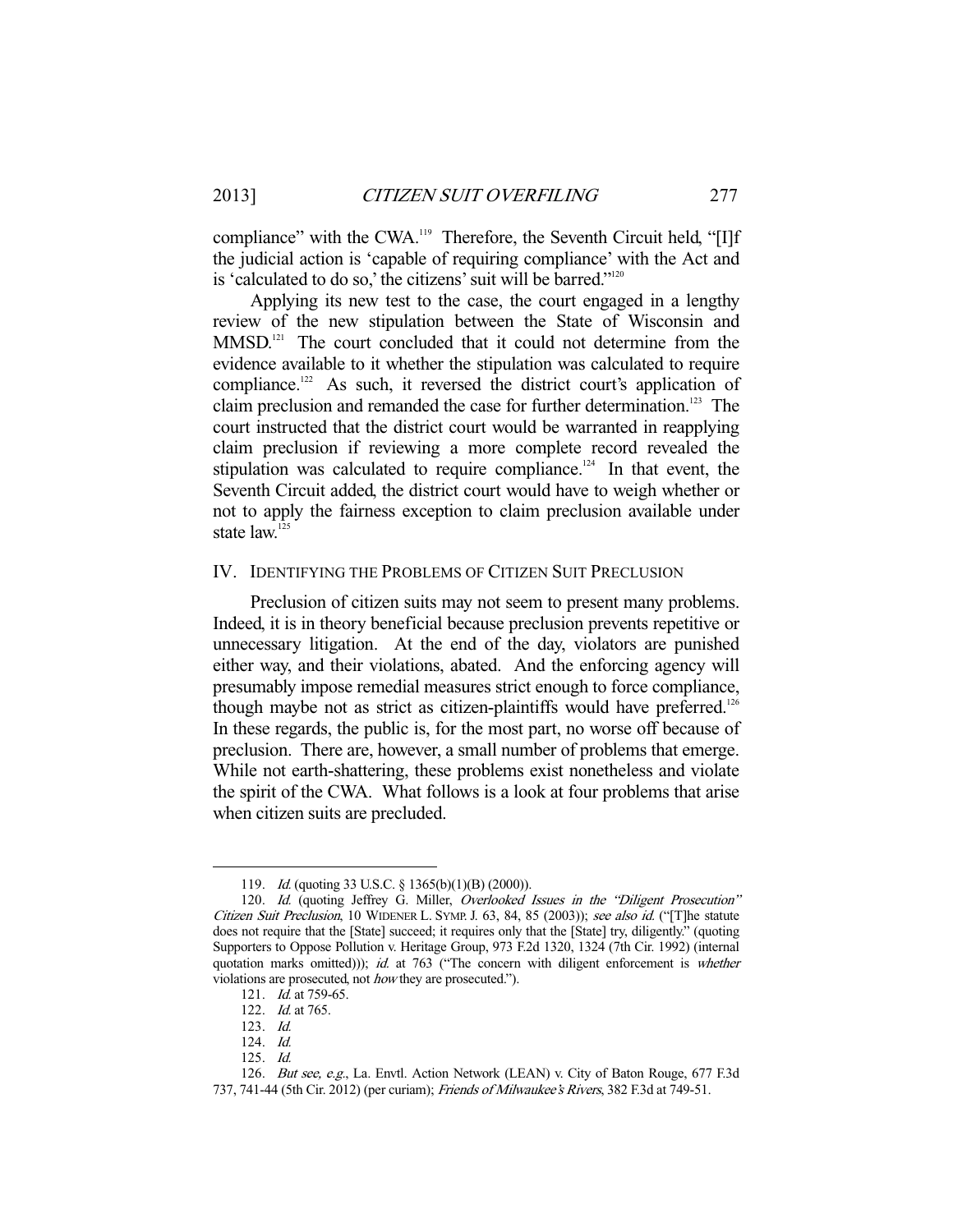#### A. Problem 1: Missed Opportunities

 There are two salient aspects of citizen suits that are lost when they become precluded. First, citizen suits serve an important and intended purpose of providing oversight of the government's diligence in enforcing the CWA.<sup>127</sup> Under traditional claim preclusion, however, once the government and violator reach an agreement, the consent decree is all but off-limits to citizen enforcement.<sup>128</sup> Second, citizen suits serve a vital function that few agency enforcements provide—public exposure.<sup>129</sup> Public adjudication serves an underappreciated yet vital role that adds value well beyond that of a consent decree alone.<sup>130</sup> When first-filed citizen suits are precluded by subsequent government action, they cannot contribute to the broader public record.<sup>131</sup> Because the rationale for precluding citizen suits is often that they provide nothing more than the government already achieved, these points are particularly important in assessing the relative value of what is lost by not maintaining those suits.

# B. Problem 2: Least-Cost Incentive

 The value of citizen suits aside, the most glaring problem is the perverse incentive citizen suit overfiling creates for violators. It is no small secret violators often prefer dealing with government agencies rather than citizen-plaintiffs.<sup>132</sup> In Friends of the Earth, Inc. v. Laidlaw Environmental Services, Inc., a case that reached the Supreme Court, the defendant purposely sought government enforcement within the sixtyday notice period to preclude the citizen suit.<sup>133</sup> The defendant went so far as to draft the state's complaint and pay its filing fee in court.<sup>134</sup> On the last day of the notice period, the parties entered a consent decree that

<sup>127.</sup> See supra note 57 and accompanying text.

 <sup>128.</sup> The public may comment on consent decrees, and courts may reopen consent decrees in certain circumstances, but the former significantly diminishes the role of citizen enforcement, and the latter is an uphill battle.

 <sup>129.</sup> Public awareness is a large component of citizen suits under the Emergency Planning and Community Right-To-Know Act of 1986. See Robert W. Shavelson, EPCRA, Citizen Suits and the Sixth Circuit's Assault on the Public's Right-To-Know, 2 ALB. L. ENVTL. OUTLOOK 29, 37 (1995) ("Since its enactment in 1986, EPCRA arguably has done more than any other federal statute to raise corporate, government and citizen conscienceness [sic] about toxic pollution.")

<sup>130.</sup> See Marc Galanter, The Hundred-Year Decline of Trials and the Thirty Years War, 57 STAN. L. REV. 1255, 1273-74 (2005) ("The trial is a site of 'deep accountability' where facts are exposed and responsibility assessed . . . .").

 <sup>131.</sup> While administrative proceedings do create a public record, they rarely garner the attention and coverage a court case can.

 <sup>132.</sup> See Vickers, supra note 8, at 1627, 1641.

 <sup>133. 528</sup> U.S. 167, 176 (2000).

 <sup>134.</sup> Id. at 176-77.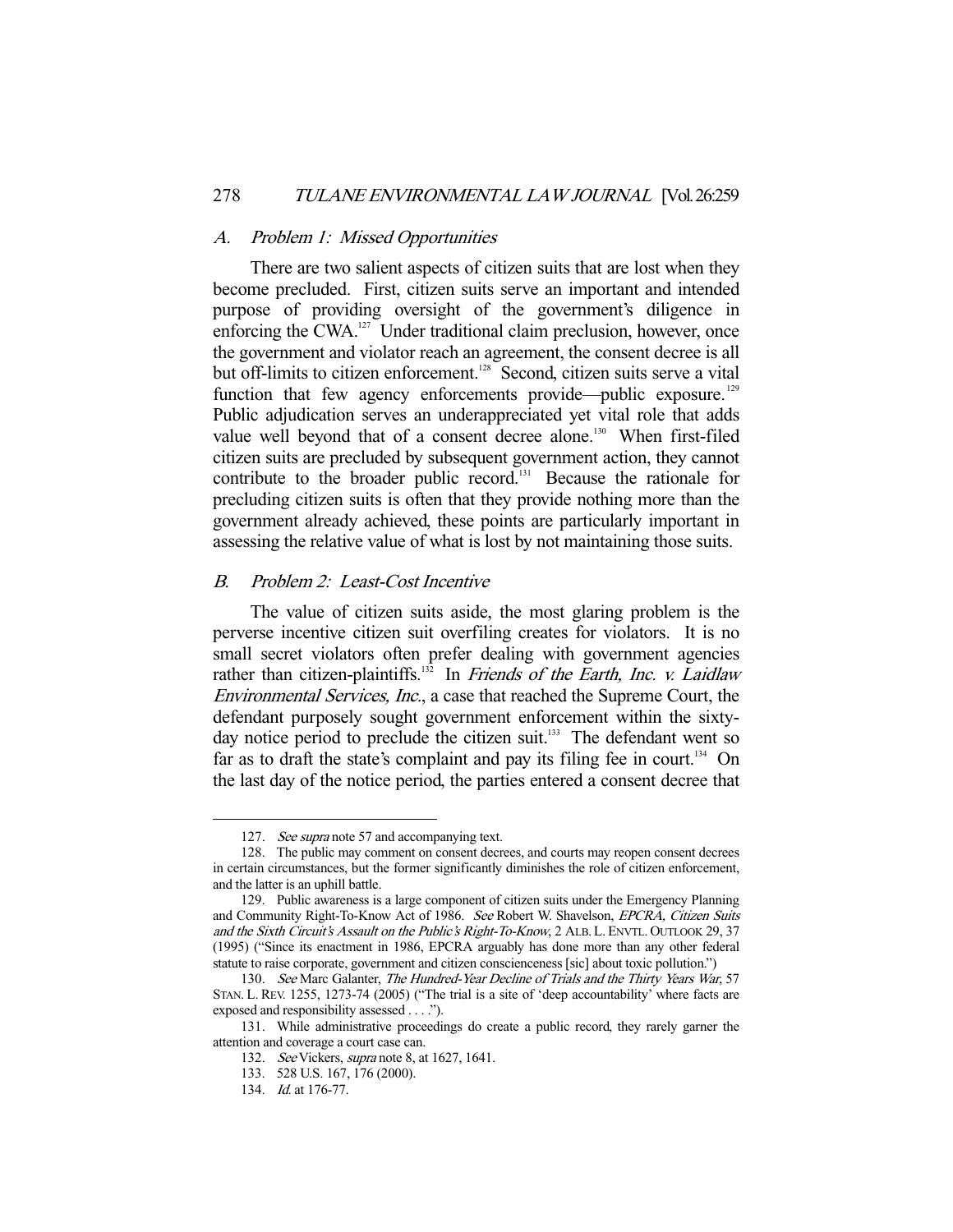required a \$100,000 civil penalty and "every effort" by the defendant to comply with its permit.<sup>135</sup> By comparison, the district court in the citizen suit found the defendant gained over \$1,000,000 in benefits by violating its permits.136 The court imposed over \$400,000 in fines, an amount it determined under the CWA guidelines and in light of the "significant amount of legal fees" the citizen-plaintiff was entitled to receive.<sup>137</sup>

While certainly an extreme case, *Laidlaw* nevertheless hints at the malincentive overfiling creates. With the specter of preclusive agency action looming over timely filed citizen suits, defendants may bide their time in the hopes of a better settlement offer from the government. Once a second offer arises, the rational defendant will pick whichever is cheaper.138 The additional remediation or penalties the defendant elects to forgo by choosing the weaker offer, however slight they may be, represent a loss to society. Allowing this lesser-cost election belies the strict compliance the CWA demands and undermines the public interest in maximum enforcement. $139$ 

#### C. Problem 3: Loser's Penalty

 Perhaps fittingly in some way, the application of preclusion poses at least one disadvantage to defendants who must defend multiple actions. When courts dismiss citizen suits because of government action but still award citizen-plaintiffs litigation costs, defendants get stuck with the bill for their own litigation costs in two actions *and* the plaintiff's costs. This amounts to what could be called a "loser's penalty," measured either as the entire cost of the now unnecessary citizen suit or as the cost of defending the subsequent government action in addition to a citizen suit.<sup>140</sup> In either case, the defendant incurs extra expense because the citizen suit has no bearing on when the government decides to bring suit.

 <sup>135.</sup> Id. at 177.

 <sup>136.</sup> Id. at 178.

 <sup>137.</sup> Id.

 <sup>138.</sup> To be sure, this holds true as long as the citizen-plaintiff is unwilling to negotiate below the government's offer. If the offers are at all similar, however, it begs the question why the agency would file a subsequent action in the first place, rather than intervene or stand down.

<sup>139.</sup> See supra notes 22, 58 and accompanying text. That there are three enforcers demonstrates Congress's desire for maximum enforcement.

 <sup>140.</sup> Assuming the marginal increased cost to defendant of government intervention in citizen suit is less than maintaining separate government and citizen actions (and possible appeals).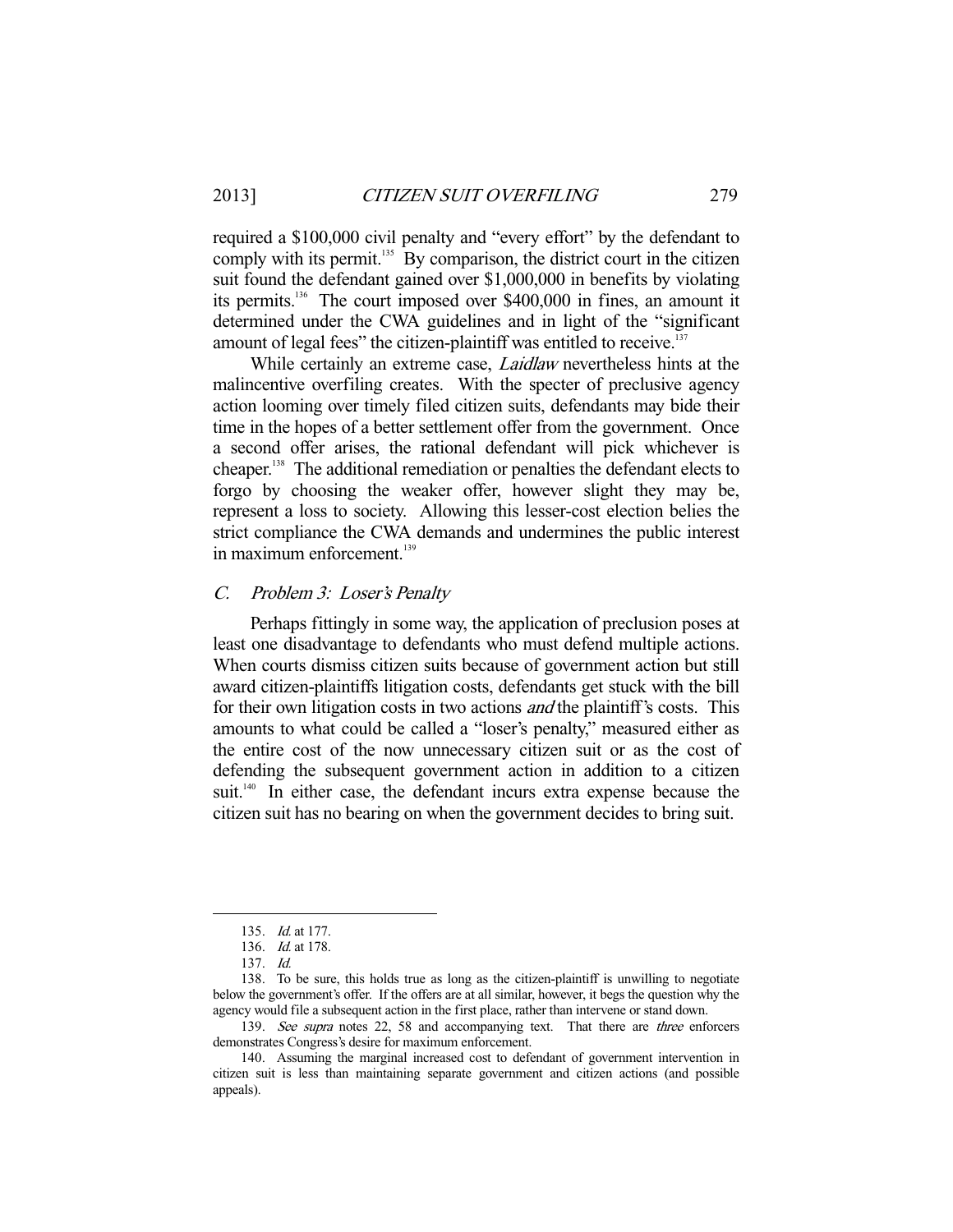# D. Problem 4: Wasting Judicial Resources

 In the end, it is really the courts that are most put-upon by the preclusion of citizen suits. Defendants who settle in subsequent government actions obviously preferred that option relative to the citizen suit. Prevailing citizen-plaintiffs get a violation enforced and may receive attorney's fees to boot. Courts, on the other hand, get stuck with two cases instead of one, and when citizen suits are precluded, they must expend resources to dispose of the unnecessary case. It is certainly ironic that Congress was concerned that citizens would burden the courts, yet ultimately *agencies* impose a burden when they do not bring a timely enforcement action, choose not to intervene in a citizen suit, and then bring their own subsequent action.<sup>141</sup>

#### V. ADDRESSING THE PROBLEMS OF CITIZEN SUIT PRECLUSION

 Having identified a number of problems that result from precluding citizen suits, the question becomes, What should be done about them, if they are worth dealing with at all? If preclusion is applicable, there is little reason not to apply it. Preclusionary doctrines sit at the very core of what we think constitutes justice and fairness. The value of preventing unnecessary or redundant litigation most often outweighs that of allowing parties to relitigate claims or maintain claims that are moot. $142$ Indeed, that is why many circuit courts have employed these doctrines albeit in a less-than-uniform manner—to preclude citizen suits following subsequent government action. To do otherwise, and allow citizen suits to continue, would be unfair to violators and a tremendous waste of judicial resources. Whatever weight the problems identified above may carry, they do not seem to outweigh the compelling interests in favor of preclusion.

 The real solution to these problems then would not seem to be barring preclusion, but avoiding it altogether. While many have examined the reasons why preclusion should or should not apply, there has been little or no discussion about heading off preclusion as a possible alternative.<sup>143</sup> When addressing the problems caused by citizen suit preclusion in situations where citizens and the government are forced to work together, it becomes clear that it is at least worth considering

<sup>141.</sup> See supra note 37 and accompanying text.

 <sup>142.</sup> Ignoring, for a moment, the constitutional implications of mootness on standing.

<sup>143.</sup> See, e.g., St. Bernard Citizens for Envtl. Quality, Inc. v. Chalmette Ref., L.L.C., 500 F. Supp. 2d 592, 604-06 (E.D. La. 2007); Applegate, supra note 88, at 9-14; Vickers, supra note 8, at 1645-52; Donovan, supra note 61, at 166-177.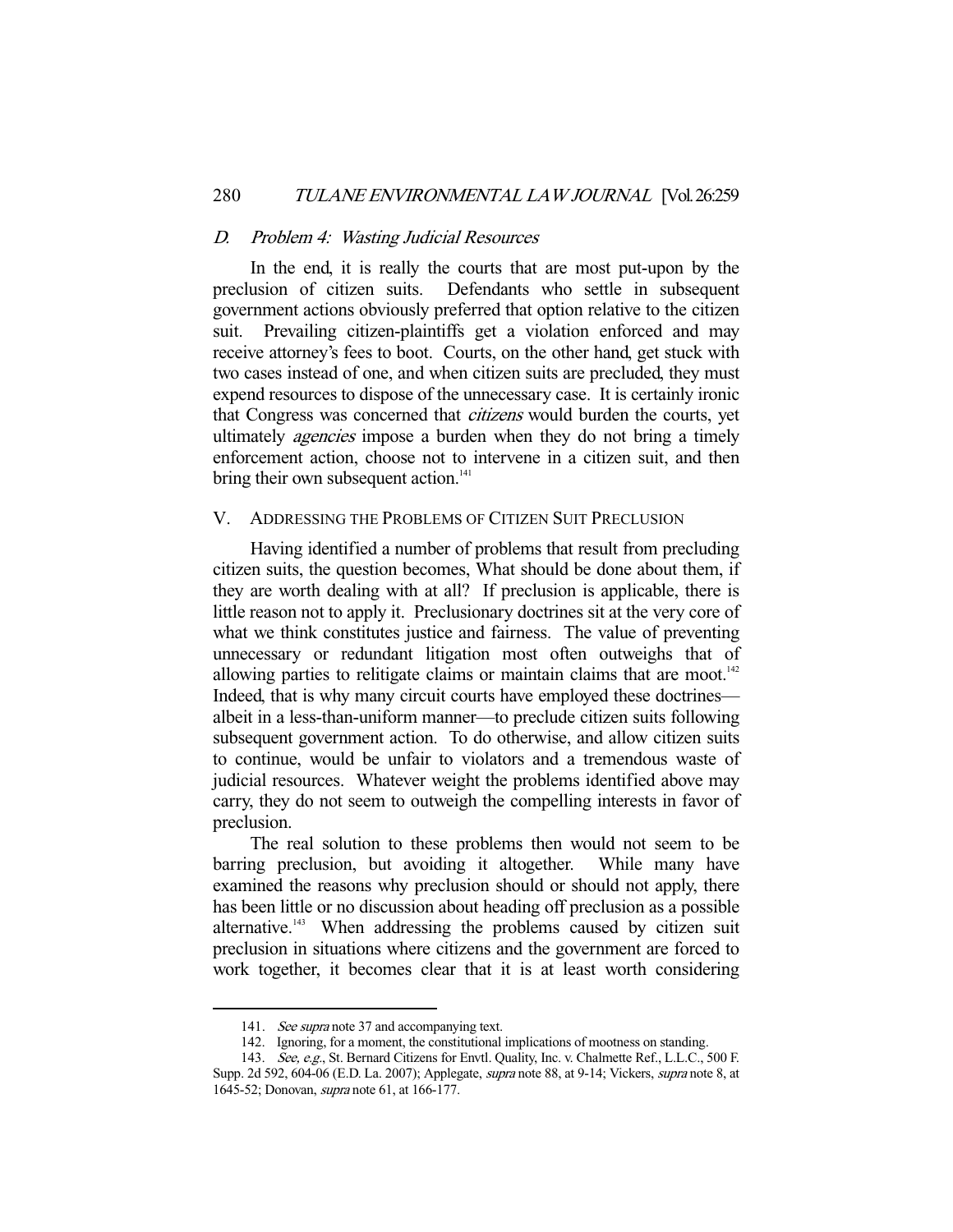whether such a change is warranted. Not only do the disadvantages of preclusion go away, but the resulting framework provides several benefits to boot.

 The proposed model would avoid preclusion and mootness by limiting the number of enforcement actions to one. For any one violation, the government may either choose to bring an enforcement action before or within the sixty-day notice period or let the statutory preclusion clock run. After sixty days, either the government or citizen-plaintiff may file an action. Once one party commences an action, however, the other party *must* intervene and join the action if it wishes to play a role in the enforcement; the other party cannot bring its own subsequent action.

 As radical as the model may sound, it is not all that different than the section 505 framework as it currently stands. Citizens may intervene in a government enforcement action already commenced, as may the government in a first-filed citizen-plaintiff action. The only difference here is that the government is prevented from bringing a collateral action after a citizen suit is filed. Agency discretion is completely unaffected. The government still has discretion to unilaterally bring an action within the sixty-day period. And the government still faces the possibility of a citizen-intervener joining its action within that period. With this model in mind, consider how it might apply to the four problems above.

#### A. Problem 1: Missed Opportunities

 The proposed model ensures citizens always have access to the court and a stake in the enforcement of the CWA. Without the possibility of preclusion, citizens may actively monitor and help guide government enforcement as parties to the litigation. They may likewise be able to shine light on violations and inadequate enforcements. Very important, as well, is the fact that citizen-plaintiffs are much more likely to receive litigation costs because they will always be a prevailing party if there is only ever one enforcement action.<sup>144</sup>

#### B. Problem 2: Least-Cost Incentive

-

 The proposed model would end defendants' practice of shopping for the best deal in concurrent actions. If maximum enforcement is not in the public interest due to policy considerations or other circumstances, citizens intent on maximum enforcement will not be able to threaten the

 <sup>144.</sup> Under the current framework, citizen-plaintiffs may not always be regarded as a prevailing party in their suit when a defendant-violator seeks to have the citizen suit dismissed following resolution in a subsequently filed government action.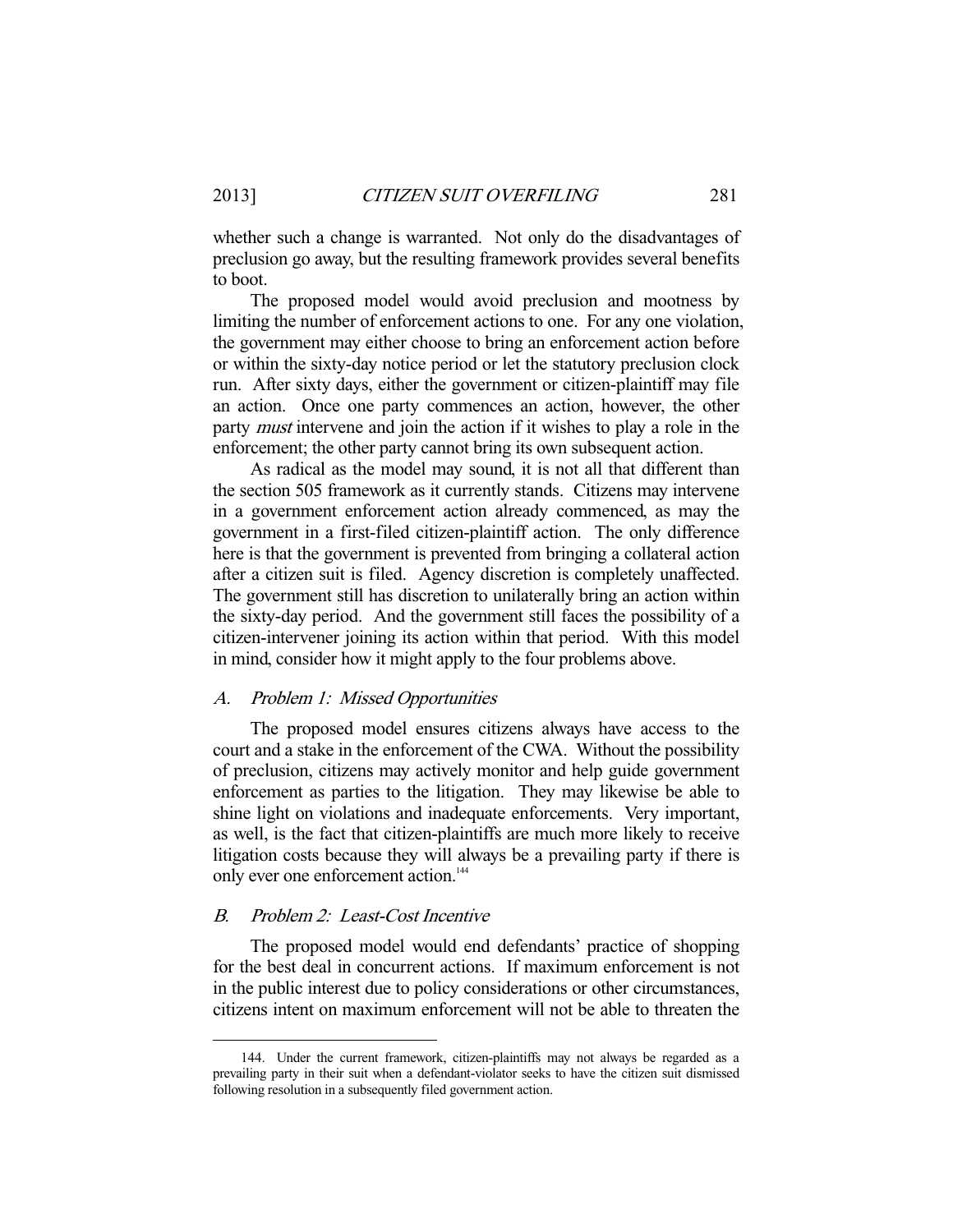public interest if timely government action or intervention is taken. In this way, agency discretion is not infringed, while defendants will, hopefully, no longer be able to game the system.

### C. Problem 3: Loser's Penalty

 In this situation, the proposed model would enhance citizen suits' ability to do what they were intended to do: force the government to take action.<sup>145</sup> If agencies and defendants know they are locked into a citizen suit once filed, both parties will have strong incentives to settle within the sixty-day notice period. Defendants can thus avoid paying citizenplaintiffs' litigation costs. And even if the government does not bring suit in that period, defendants are at least not subjected to the penalty of having to defend two actions if the government cannot bring its own action after the citizen suit is filed.

# D. Problem 4: Wasting Judicial Resources

 Currently, citizen suits subject to preclusion waste valuable judicial resources when the government subsequently files its own enforcement action in duplicative litigation. Further judicial resources must be spent disposing of a precluded citizen suit and litigating any appeals. Under the proposed model, the maximum caseload for courts relating to any certain violation is always one. The government will bring an initial action within sixty days of a citizen's notice, or either party may bring one after that point. Congress sought to conserve judicial resources by placing limits on citizen suits. This one-action rule furthers that goal and economizes it.

# VI. PROPOSING SOLUTIONS TO THE PROBLEM OF PRECLUDED CITIZEN **SUITS**

 The most challenging feature of the proposed model is actually making it work. There are several ways it could take shape. What follows are two ways current stakeholders can exercise their power to achieve all, or at least some, of the model's aspirations.

#### A. Congressional Legislation

-

 The most obvious way to avoid preclusion would be for Congress to amend the CWA. The amendment would provide that in the event of a timely filed citizen suit before which neither the EPA nor the state

<sup>145.</sup> See supra notes 47-49 and accompanying text.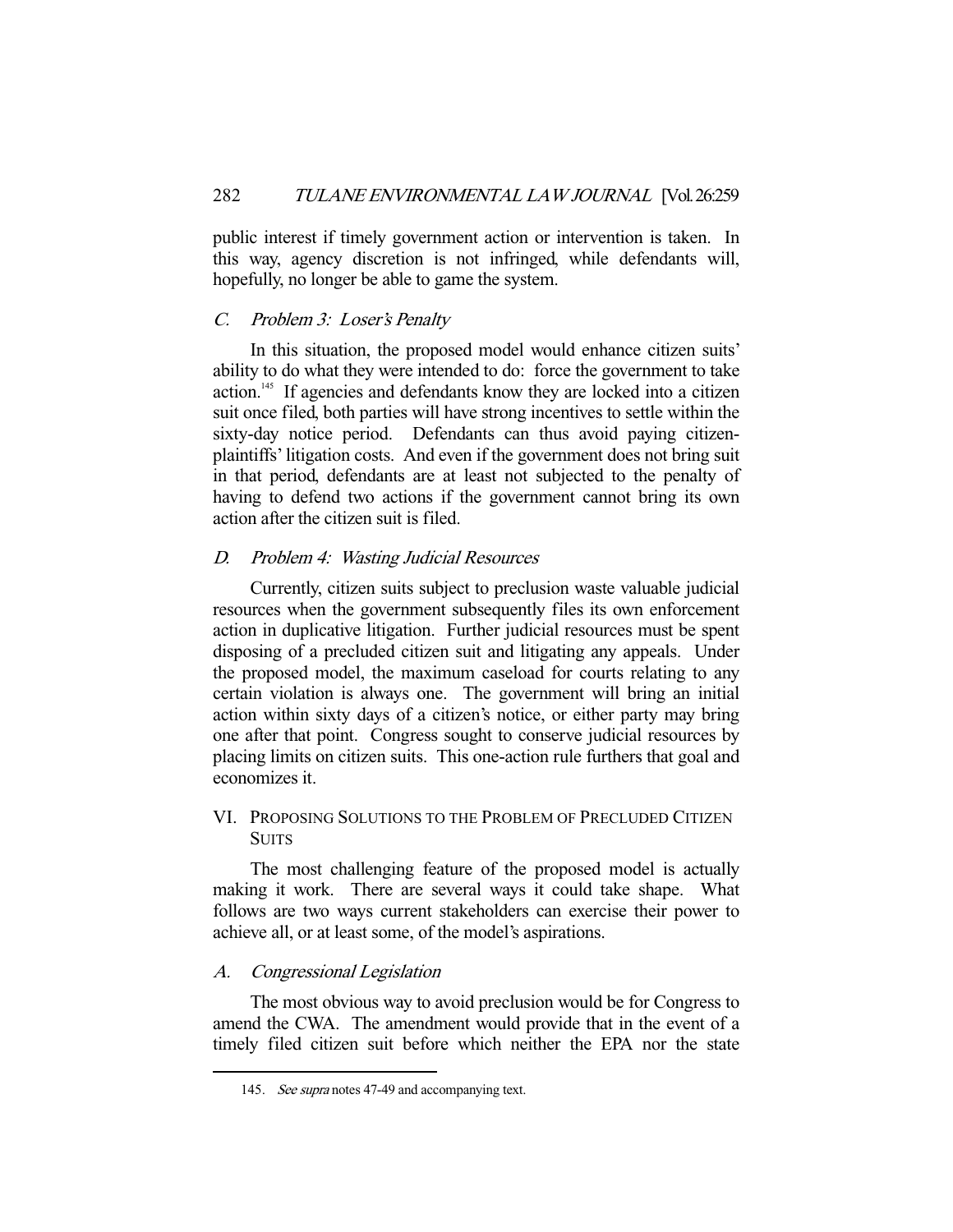agency commence a diligent prosecution within the sixty-day notice period, the EPA would be barred from independent subsequent action. Its recourse would instead be intervention in the citizen suit. The logical place for such an amendment would be in section 505, the citizen suit statute, in the form of a new subsection "i" entitled "Effect of action." The new subsection might read:

Action taken by a citizen under subsection  $(a)(1)$  shall not affect or limit the Administrator's or Secretary's authority to enforce any provision of this chapter, or that of a State under a State law comparable to this subsection; except that any violation with respect to which the citizen has commenced an action under subsection (a)(1) shall not be the subject of a civil action under section 1319(b) or 1319(d) of this title.

 Such an amendment would leave in place the ability of the EPA to bring its own action for criminal and administrative penalties at any time, as well as the authority of the states under comparable laws. Once a citizen suit commences, however, the EPA would be forced to intervene. Of course, prior to commencement of the citizen suit, the EPA is free to bring whatever action it chooses to bring.

 Alternatively, a less substantial amendment could make courts more active participants in shaping enforcement actions. The subsection granting district courts jurisdiction over citizen suits could be amended to require consolidation of concurrent enforcement actions by the EPA and citizens. Such an amendment would be consistent with the original congressional intent regarding how courts and agencies might deal with multiple enforcement actions.<sup>146</sup> It would likewise reflect the attitude of the United States Court of Appeals for the Fourth Circuit, which, relying on the legislative history, suggested that consolidation, not preclusion, is the proper course of action.<sup>147</sup>

 As part of either amendment, the sixty-day notice period could also be extended. If the brevity of the current notice window is a significant factor in agency overfiling of citizen suits, the period should be lengthened to ninety days. If neither of the proposed amendments is made, this change would at least make it less likely citizen suits are precluded, while still allowing speedy resolution of violations. Extending the notice period any further would be warranted only by a strong showing from the EPA that it is physically impossible to initiate an enforcement action within ninety days.

<sup>146.</sup> See supra notes 57, 63 and accompanying text.

 <sup>147.</sup> See Chesapeake Bay Found. v. Am. Recovery Co., 769 F.2d 207, 208-09 (4th Cir. 1985).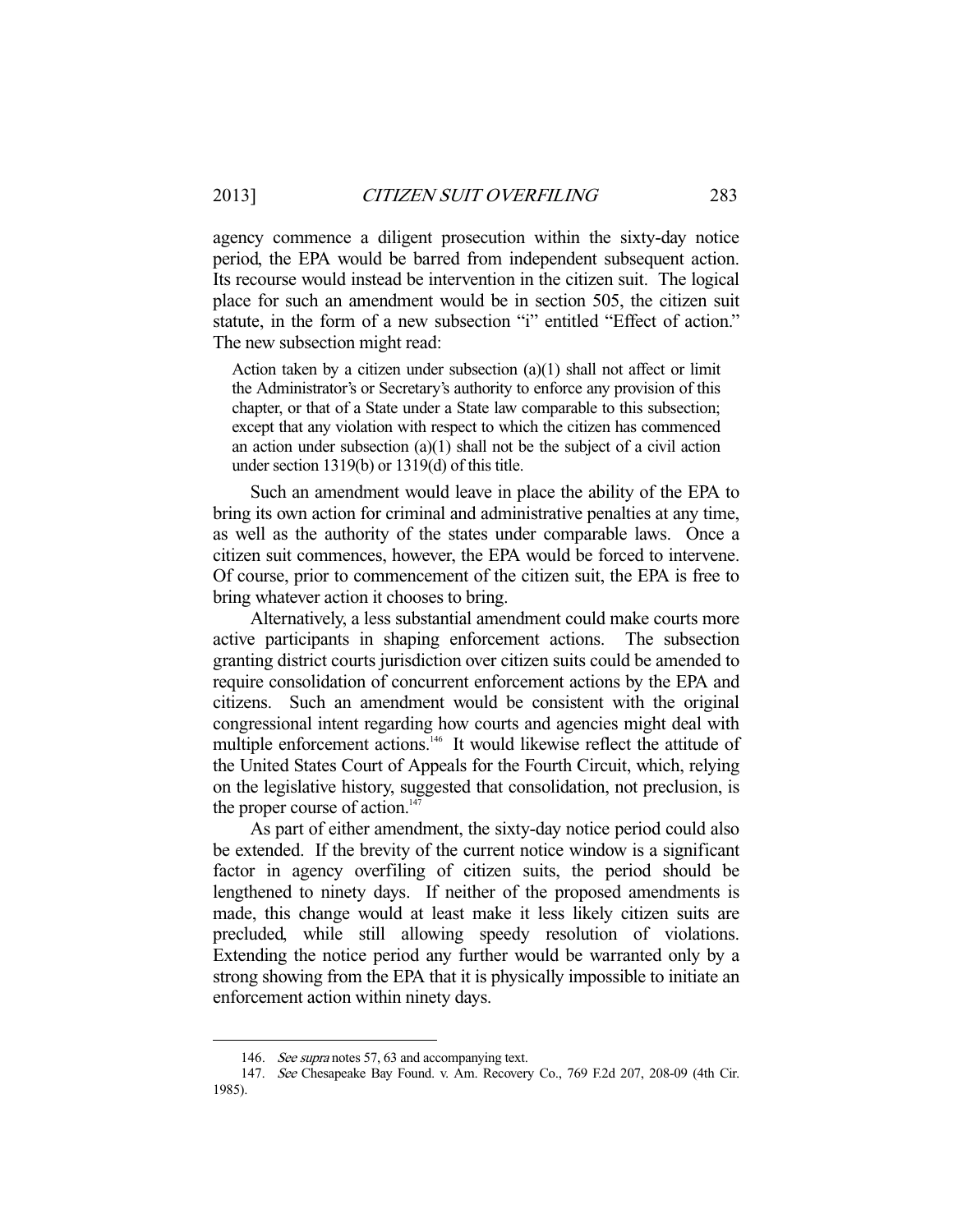None of the amendments offered above, nor others in the same vein, would infringe on EPA discretion any more than citizen suits already do. As noted, the EPA has complete discretion during the notice period, however long it is, to bring its own enforcement action. With citizen intervention already available in actions commenced within the notice period, the decision to bring an enforcement action is really the only completely discretionary action the EPA can take. Therefore, under the proposed amendments, the EPA loses no discretion once an action is commenced; it enjoys as much freedom as it does under the current statute in that it may be forced to share an enforcement action with a citizen through intervention.

#### B. Judicial Management

 As touched upon above, courts can also play a role in avoiding preclusion of citizen suits. The advantage of this solution is that courts already have everything they need to make it happen. Under the Federal Rules of Civil Procedure, courts are in an excellent position to guide and shape enforcement actions so far as duplicative actions are concerned. Rule 42 allows courts to "(1) join for hearing or trial any or all matters at issue in the actions; (2) consolidate the actions; or (3) issue any other orders to avoid unnecessary cost or delay" when "actions before the court involve a common question of law or fact."148 Given that venue, cause of action, operative facts, and defendant are all the same, and that intervention is available in either enforcement action to either plaintiff, $149$ successive enforcement actions seem like perfect candidates for consolidation. Congress said as much when adopting the citizen suit provision.<sup>150</sup>

#### VII. CONCLUSION

 Citizen suits under the CWA have long served a vital role in prompting and achieving compliance with the Act. Congress intended citizens to be active participants in the enforcement process but to have a secondary role. Unfortunately, this second-class status can work against citizen suits when primary enforcement agencies overfile and reach a judgment first. Not only does this practice undermine the intent behind

 <sup>148.</sup> FED.R.CIV. P. 42.

 <sup>149.</sup> While not granted intervention as of right like citizens and the EPA under the CWA, states could presumably attempt to intervene under other provisions. See FED. R. CIV. P. 24.

<sup>150.</sup> See supra note 57 and accompanying text.